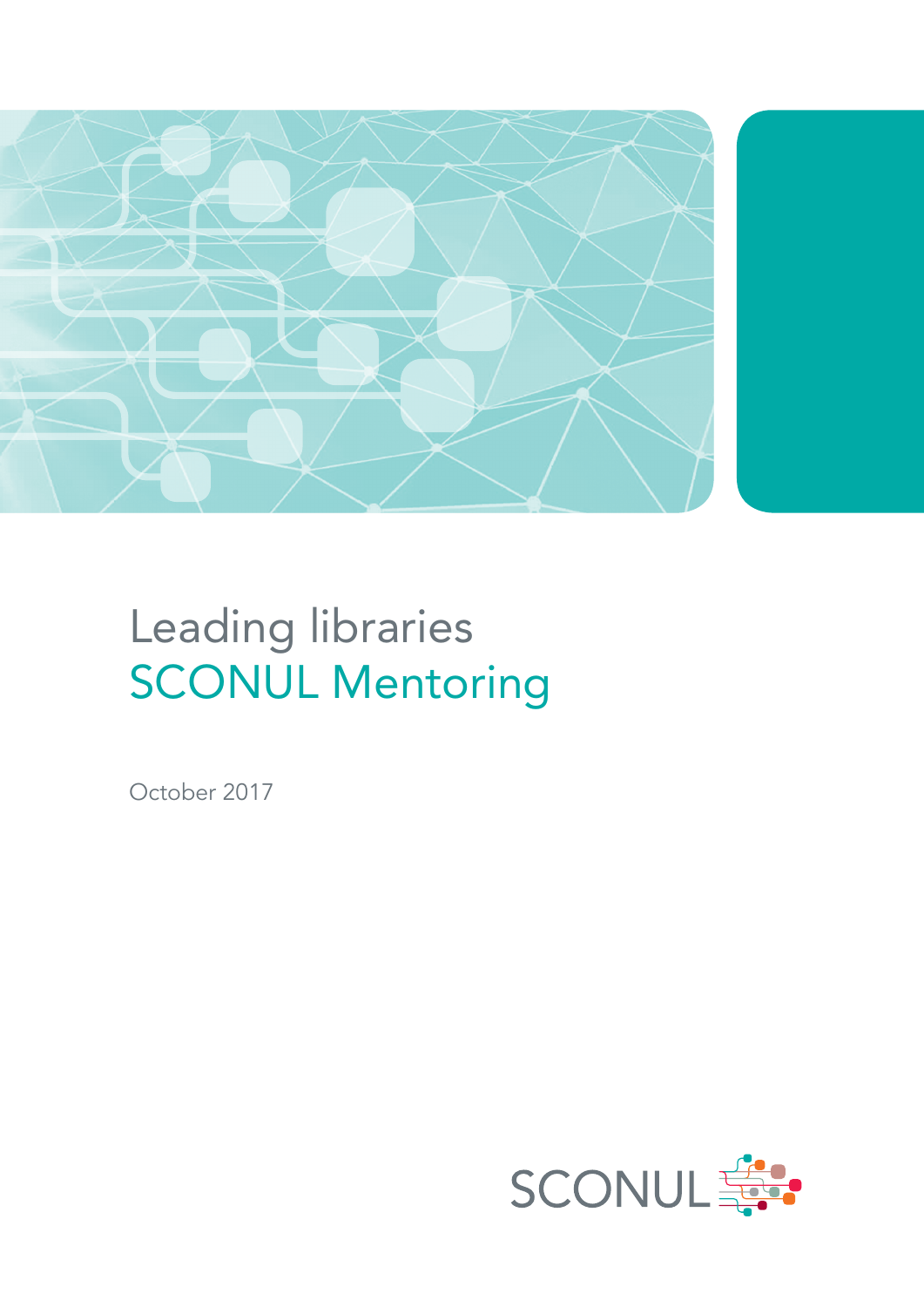Acknowledgements

The SCONUL Mentoring scheme was developed by the SCONUL Leadership Task and Finish Group in 2017 based on work and supporting documentation commissioned from Sara Marsh. This strand of the Task and Group's work was directed by Jo Norry (Leeds Beckett University), and Anna O'Neill (University of Chichester) and supported by Ann Rossiter in the SCONUL Office.

Alison Baud, Chair SCONUL Leadership Task and Finish Group 2016 – 17

© 2017 SCONUL

Published: October 2017



This work is licensed under a Creative Commons Attribution 4.0 International License. Suggested citation: SCONUL (2017) Leading libraries: SCONUL Mentoring, London: SCONUL https://www.sconul.ac.uk/publication/sconul-mentoring

Contact the author:

**SCONUL** 94 Euston Street London NW1 2HA

info@sconul.ac.uk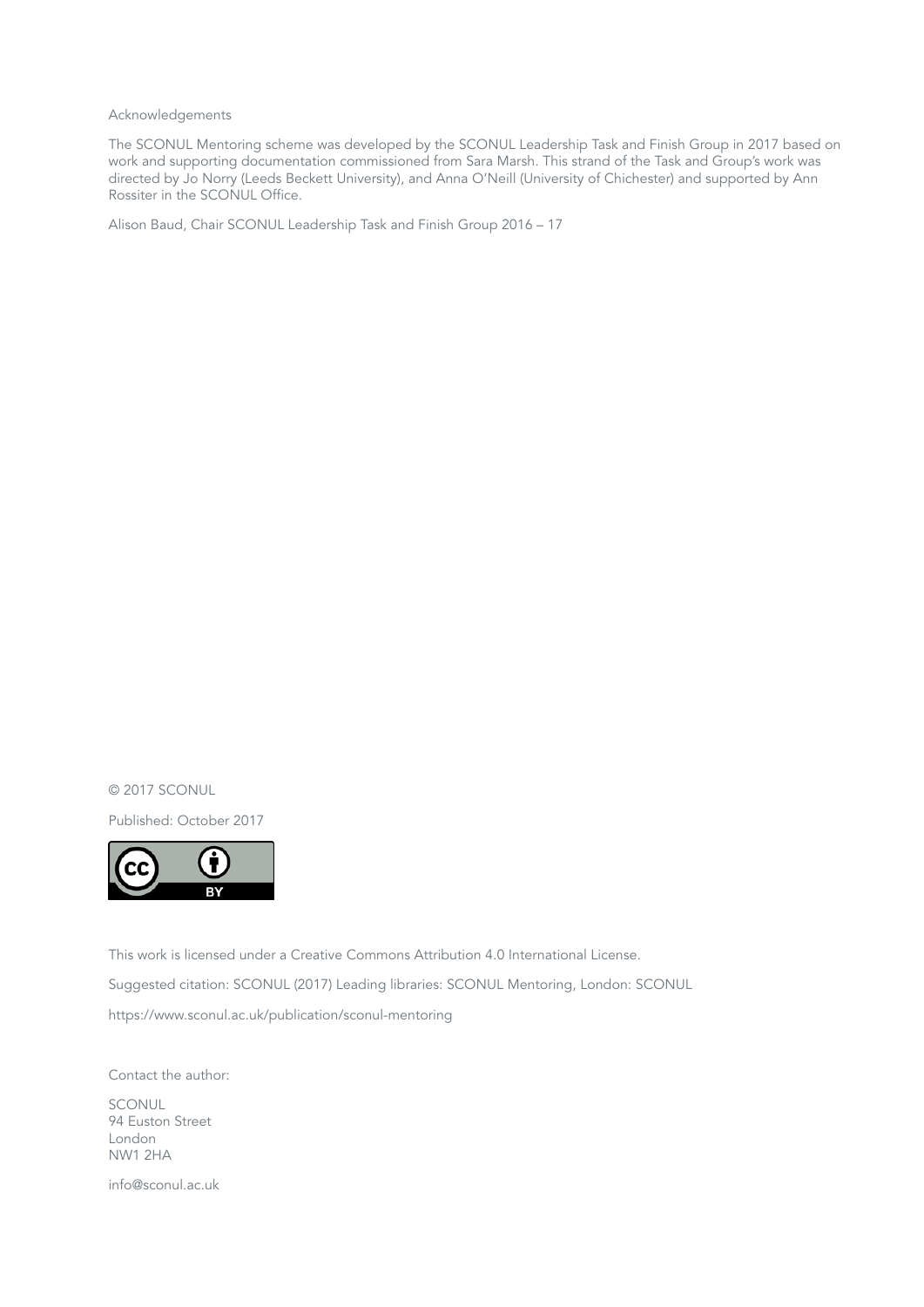# **Contents**

| 1.             | Introduction to the scheme                           | $\overline{4}$ |
|----------------|------------------------------------------------------|----------------|
| 2.             | Getting involved in SCONUL Mentoring                 | 7              |
| 3.             | Guidance for mentees                                 | 10             |
| 4.             | Guidance for mentors                                 | 13             |
| 5.             | The matching process                                 | 17             |
| 6.             | Operational matters                                  | 19             |
| 7.             | Management of the scheme: roles and responsibilities | 22             |
| 8.             | Success criteria                                     | 24             |
|                | Appendices                                           | 26             |
| A1             | Mentee application form                              | 26             |
| A2             | Mentor application form                              | 29             |
| A3             | Equality and diversity monitoring form               | 31             |
| A4             | Mentoring partnership agreement                      | 33             |
| A <sub>5</sub> | Evaluation form for mentees - current partnerships   | 35             |
| А6             | Evaluation form for mentees - concluded partnerships | 37             |
| A7             | Evaluation form for mentors - current partnerships   | 39             |
| A8             | Evaluation form for mentors – concluded partnerships | 41             |

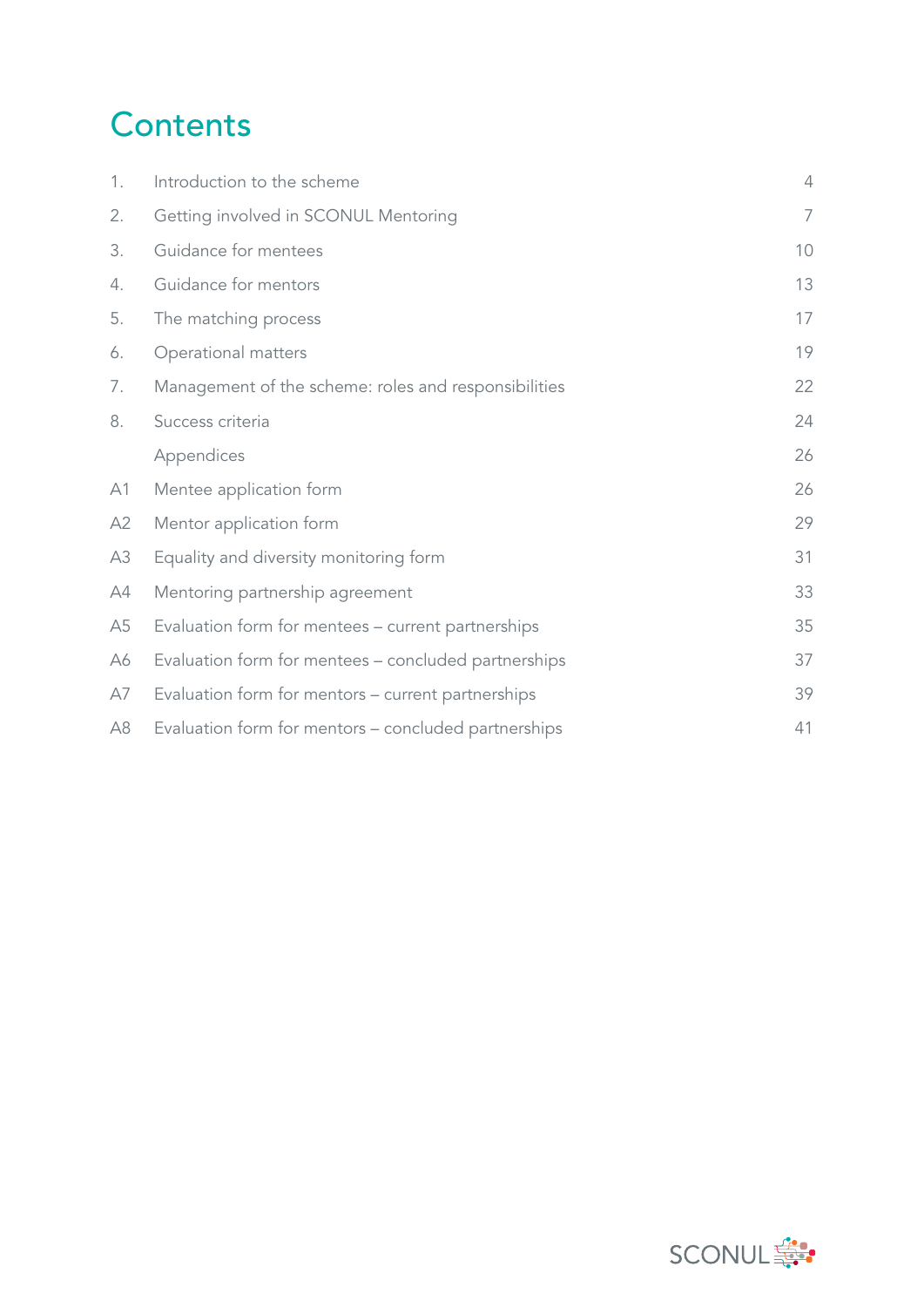#### 1. Introduction to SCONUL Mentoring

#### 1.1 Scope and purpose

SCONUL is seeking to enhance individual and collective leadership capacity across the community, supporting succession planning and increasing the impact of senior library professionals within member institutions.

The development of a mentoring scheme, SCONUL Mentoring, is one element of this leadership development activity. The scheme is particularly intended to support emerging leaders although it is also open to more experienced leaders, as leadership learning and development are lifelong processes.

The core purpose of SCONUL Mentoring is to support academic library leaders in their professional and personal growth by facilitating mentoring relationships with more experienced colleagues. Both partners in the mentoring relationship will learn and gain from the experience, and this in turn will sustain a continuous learning cycle within SCONUL and build leadership capacity across the sector.

This will be achieved by:

- promoting SCONUL Mentoring as a valuable tool within an individual's own leadership development portfolio
- managing a process within which those seeking a mentor can be supported in identifying a suitable partner
- providing guidance and support for those participating in SCONUL Mentoring
- monitoring and evaluating SCONUL Mentoring so as to deliver continuous improvement and demonstrate impact.

#### 1.2 Objectives

Our objectives are:

- a) to promote SCONUL Mentoring across the community
- b) to recruit and match mentors and mentees according to the scheme's eligibility criteria

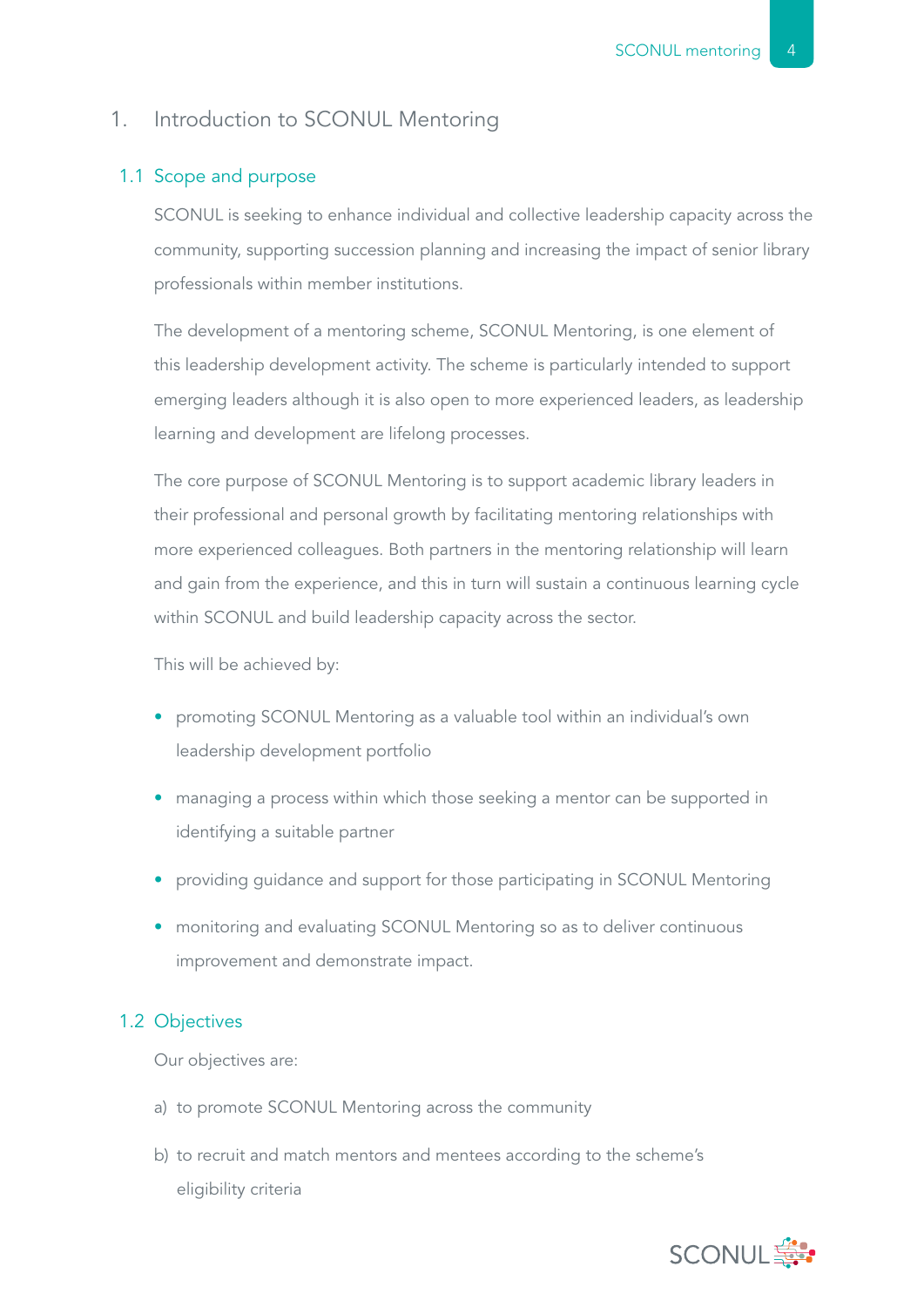- c) to support mentors and mentees in making the most of the mentoring partnership (support for contracting, goal-setting, managing expectations, reflecting, concluding, etc.)
- d) to enhance the personal and professional growth of mentees through their contribution to the mentoring partnership
- e) to draw on the learning and experience of mentors for the benefit of mentees and the wider academic library sector
- f) to develop SCONUL as a learning organisation through the process of mentees becoming mentors in their turn
- g) to demonstrate the impact of SCONUL Mentoring through continuous monitoring and evaluation
- h) to maintain awareness of best practice in mentoring and ensure that the SCONUL scheme continues to meet the highest standards.

#### 1.3 Eligibility criteria

Mentees should normally be emerging leaders (senior academic library staff in deputy director or second tier equivalent positions) or those recently appointed to their first director level post. However, the scheme is also open to more experienced leaders.

Mentee applicants who do not fit this definition may be matched on a 'best efforts' basis if a suitable mentor is available, but partnerships that fall outside the core scope of SCONUL Mentoring will not be monitored formally as part of the scheme.

Mentors should have at least two years' experience at a level equivalent to or higher than the proposed mentee. (So someone can have two years' experience at second tier level and mentor someone just starting in a role at this level, but such a mentor would not normally be able to mentor someone with greater experience at second tier level, or in a director level role.) Mentor applicants who have moved on from a library leadership position (e.g. who have retired or moved into a different role, self-employment or consultancy) are also welcome. At this level, it is expected that members of the SCONUL leadership community may well have had experience or

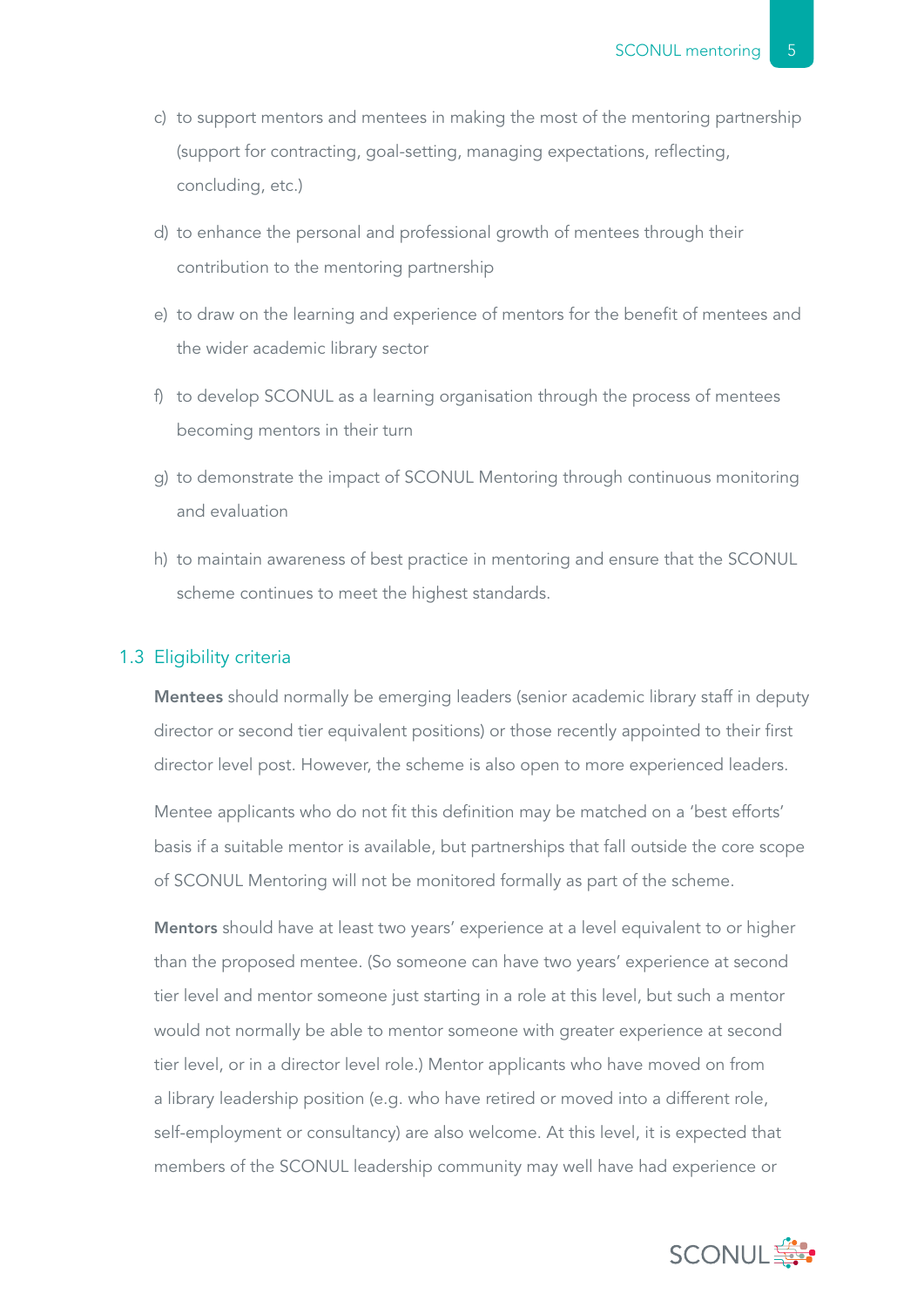training in mentoring, e.g. within their own organisations or as members of CILIP. Where this is not the case, we would expect mentors to have prepared for taking on this role.

These eligibility criteria are guidelines, and SCONUL will use its discretion and common sense when proposing a mentoring partnership.

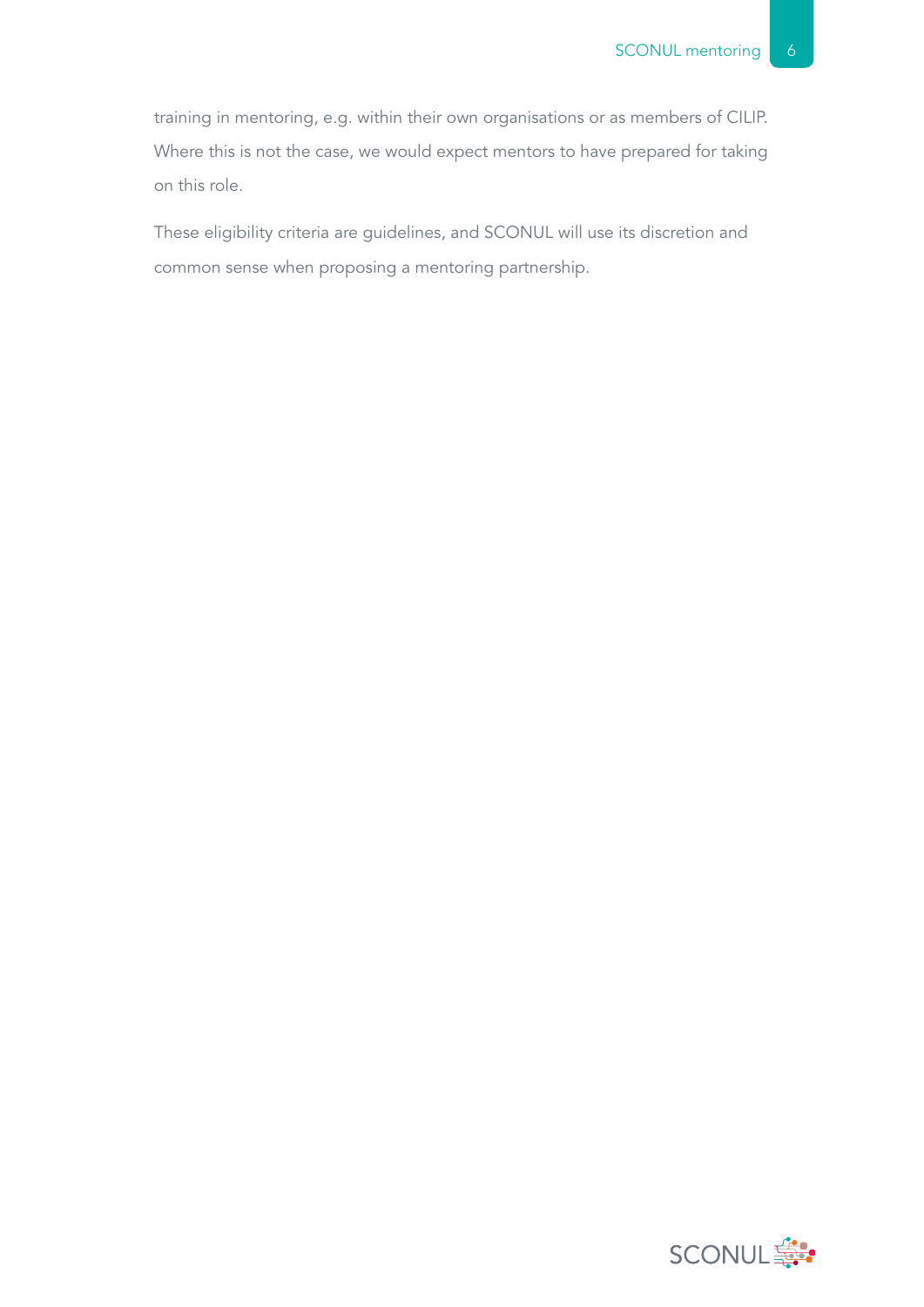#### 2. Getting involved in SCONUL Mentoring

This section provides some general guidance for mentors and mentees participating in SCONUL Mentoring. Further information can be found in the specific guidance notes provided for each role at sections 3 and 4 below.

#### 2.1 About mentoring

Mentoring has been defined by SCONUL as "a professional relationship in which an experienced person (mentor) assists another person (mentee) in developing specific skills and knowledge that will enhance the mentee's professional and personal growth. It is an effective way of helping people to progress in their chosen career, and is a helpful relationship based upon trust and respect."

There are different definitions of both mentoring and coaching. Both involve a one-to-one client-focused relationship where an individual client seeks help from another person to help them move forward, make sense of a situation, set goals, overcome challenges, etc. Mentoring has more focus on professional development, whereas coaching may also encompass more personal and life-related issues. Typically a mentor will be someone from a similar professional background but with more experience than the mentee, whereas a coach may come from a different background but use specific skills and techniques to help the client move forward. A mentor may be more likely to offer guidance and share experience, whereas a coach is more likely to hold back from doing this and seek to enable the client to find their own answers.

Trying to distinguish between the two processes is not always helpful, however. A good mentor (or coach) will focus on the client's needs and use a range of skills and techniques to support that person in working through their situation and identifying next steps. For more information please see Hodges, S. (2017), *Leading libraries: Briefing paper on coaching and mentoring*, London: SCONUL.

Many professional organisations have or are setting up their own mentoring schemes. The common element is the recognition that people developing their careers in a particular sector or profession are very likely to benefit from the advice, guidance and support offered by those with more experience in the same area of work.

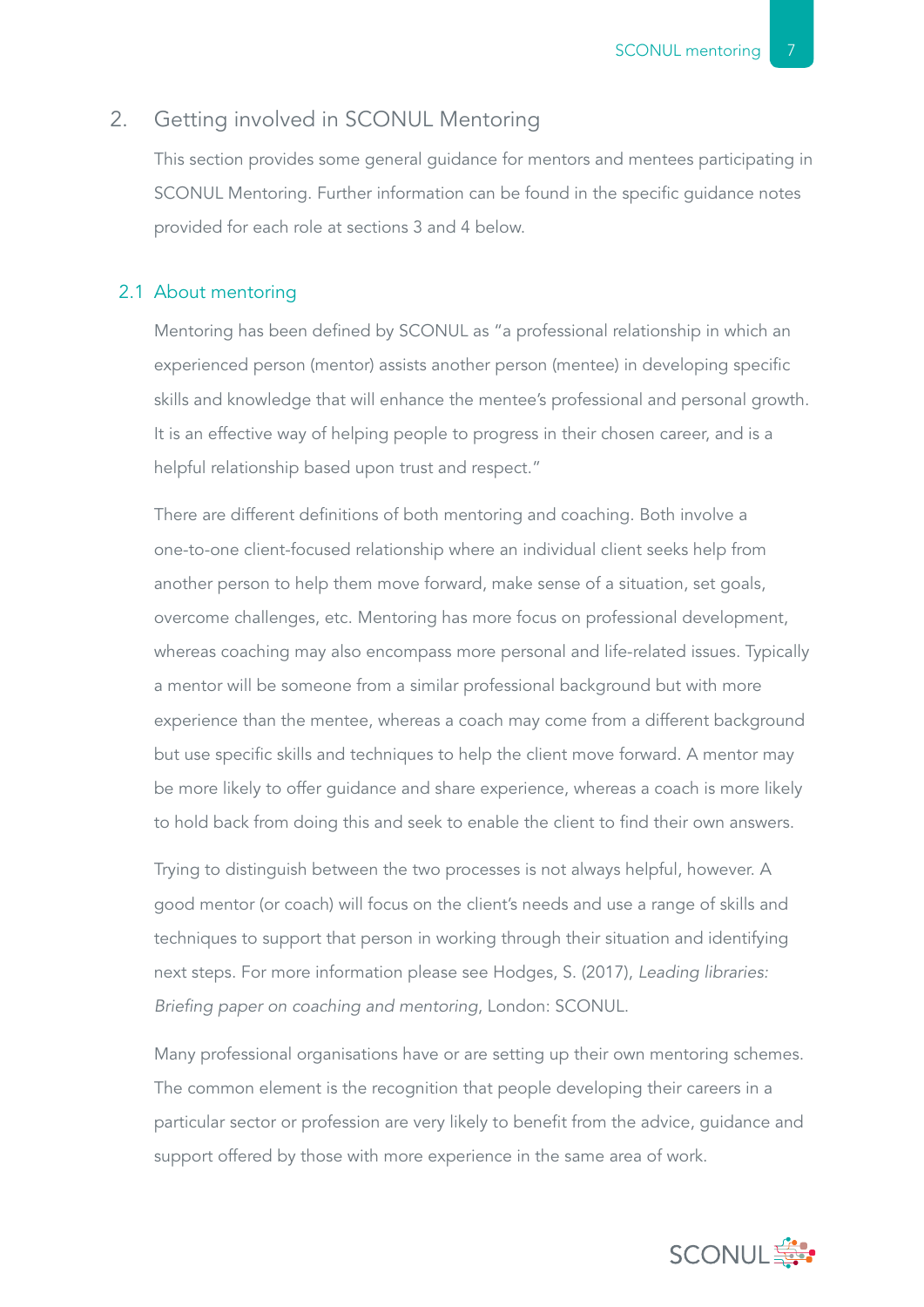#### 2.2 How to apply

Please also look at the separate guidance notes for mentees and mentors in sections 3 and 4 below.

Application forms for both mentor and mentee roles are available from the SCONUL website. SCONUL will confirm receipt of your application and contact you if there are any queries.

Mentees should normally expect to receive a response within three weeks. You will be offered up to five mentor suggestions, depending on the availability of suitable partners at the time of your application. You can make a choice there and then and approach your chosen mentor, or you can arrange an introductory phone call (or meeting if you prefer) with each in order to reach a decision on the basis of that initial engagement and an assessment of whether the 'chemistry' feels right for you. SCONUL mentors understand that this process is a valuable way for mentees (and mentors themselves) to make the best possible start in a mentoring relationship, and will not be offended if you choose someone else. (Mentors may also on occasion indicate if they feel that a potential match is not right for them, and in the same vein you should not take this personally.)

Mentors will be added to the SCONUL Mentoring Partnerships register. You will be contacted as soon as a potential match with a mentee has been identified. This may be very quickly, or may take some time if there are no mentees currently seeking mentors. You should be prepared for potential mentees to make contact with you on a provisional basis, as they are encouraged to approach more than one possible mentor with a view to making a choice based on whether the 'chemistry' feels right for them. You should also keep an open mind, and be prepared to say so if the proposed match does not feel right for you.

#### 2.3 Starting your mentoring partnership

Once a mentoring partnership is agreed, you should let SCONUL know that you are starting work together. This will assist record-keeping and monitoring.

Both partners should then develop and sign a Memorandum of Agreement. There is an example included at Appendix A4 – this text is a suggestion only, and you can develop your own agreement if you prefer. The important thing is that as you embark

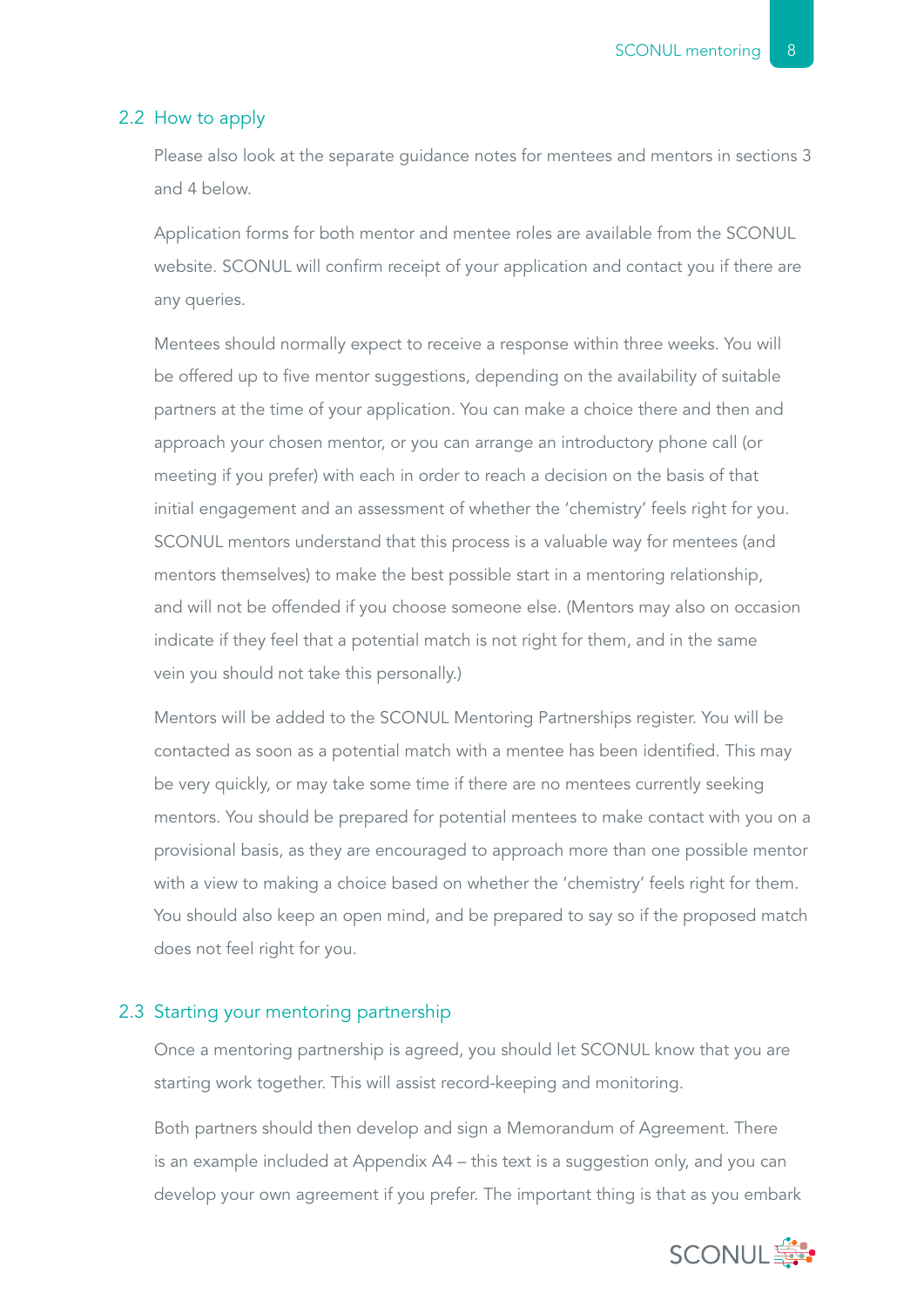on your mentoring partnership you consider some ground rules together, and clarify your expectations of one another. It is particularly important to agree how you will maintain confidentiality within the mentoring process.

You should also consider the frequency and nature of your mentoring engagements. You may find it easy to meet face-to-face, or you may prefer to use the phone, Skype or other means of connection. You might discuss whether you feel it appropriate to be in touch between the arranged sessions, and how (email, social media, etc.). And you should consider how and when you want to review your partnership – how will you know when you have finished?

#### 2.4 Working together

The separate guidance notes for mentors and mentees cover the mentoring work itself. There is a great deal of published material on the subject of mentoring, and many other organisations have developed schemes with materials available via the internet. A few suggestions follow, but this is by no means an exhaustive list.

#### 2.5 Suggested reading

- CILIP Mentor Support Officers Network. (2016). Mentoring for CILIP professional registration: Handbook to support mentors. London: CILIP (Available to CILIP members via the CILIP VLE [login required] in the Professional Registration section. See especially pp. 12-18 on listening, asking questions, and giving feedback.)
- Lancer, N., Clutterbuck, D., & Megginson, D. (2016). Techniques for coaching and mentoring. (2nd edn). Abingdon: Routledge
- Parsloe, E., & Wray, M. (2000). Coaching and Mentoring practical methods to improve learning. London: Kogan Page
- Starr, J. (2014). The Mentoring Manual: Your Step by Step Guide to Being a Better Mentor. Harlow: Pearson
- Oxford Learning Institute. (2012?). Guidance on setting up a mentoring scheme. Oxford: University of Oxford. (See especially Annexe 6, 'Mentoring in practice advice for mentors and mentees', prepared by Alison Trinder)

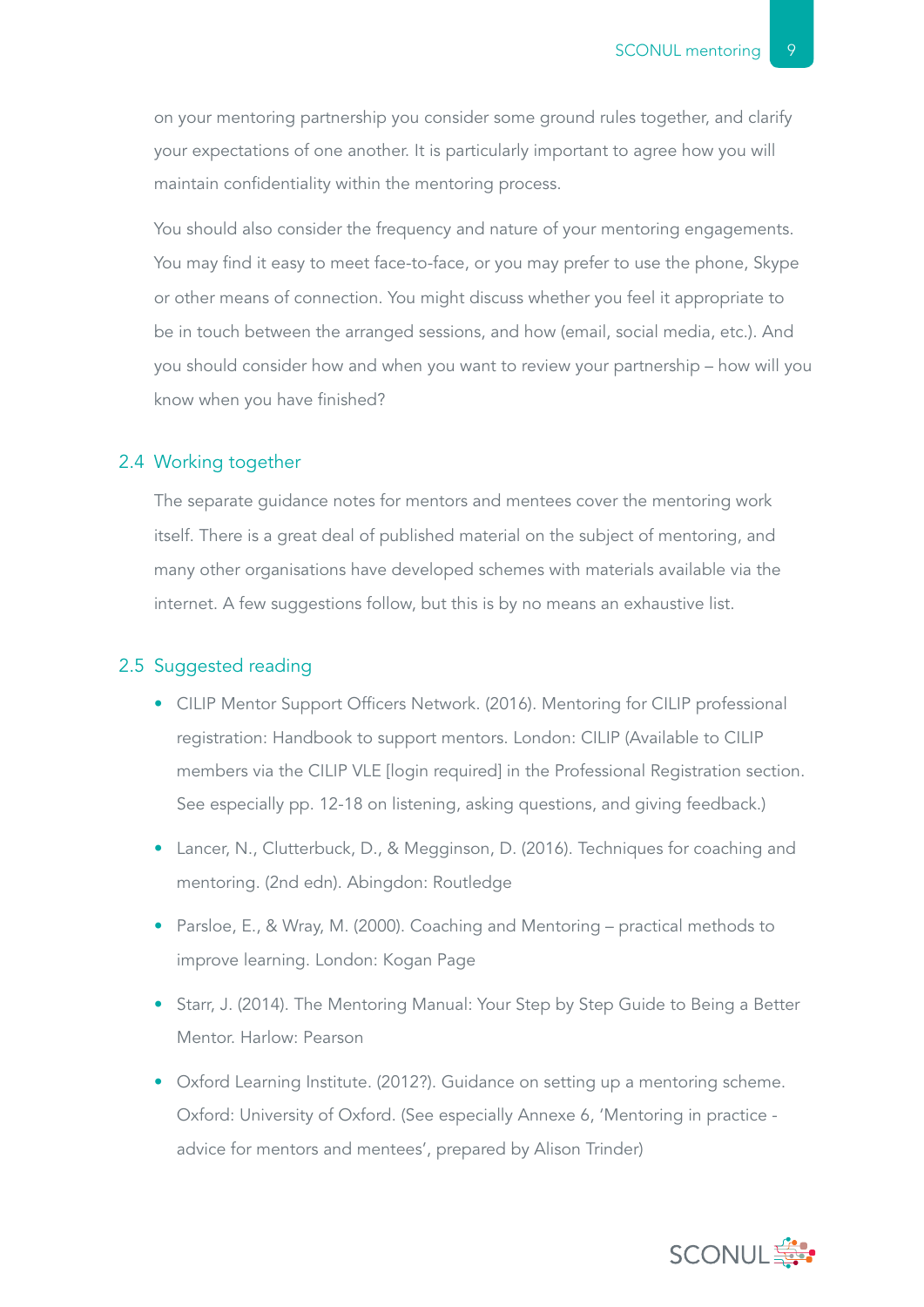#### 3. Guidance for mentees

The following notes are intended as a guideline to help you think through your role as a SCONUL mentee. There is no one way of doing this, and SCONUL is not prescriptive in its approach. The main thing is that you should make the most of your opportunity to spend time with someone whose professional experience can benefit you, and whose constructive support and challenge can help you see your own situation more clearly.

#### 3.1 Applying for mentoring

Think about what you want to achieve, and whether mentoring is right for you at this time. What support (or otherwise) are you getting from your line manager or other colleagues? Can you clearly articulate your goals? What are your expectations of this relationship – what is it that you need from your mentor? Does this tell you anything about the kind of person (and maybe their background) that you want to work with?

Are you happy to give the necessary time to make your mentoring partnership work for you? Your mentor will be making a commitment to you for whatever period of time and pattern of engagements you agree between you, and you want to ensure you can make the most of this.

#### 3.2 Preparing for your mentoring session

Try to set out clearly what it is you want to achieve in your mentoring partnership, and your leadership development goals. Don't worry if it feels a bit foggy to begin with, as your mentor will be able to help you clarify these questions.

- What do you want to achieve specifically in this meeting? How will you know that you've succeeded?
- What does your mentor need to know about you? What career highlights (or lowlights) might be relevant to your situation today? What are your strengths and weaknesses? Would others who work with you agree?
- What has been going on for you recently? What has happened / what have you thought about since your last meeting?

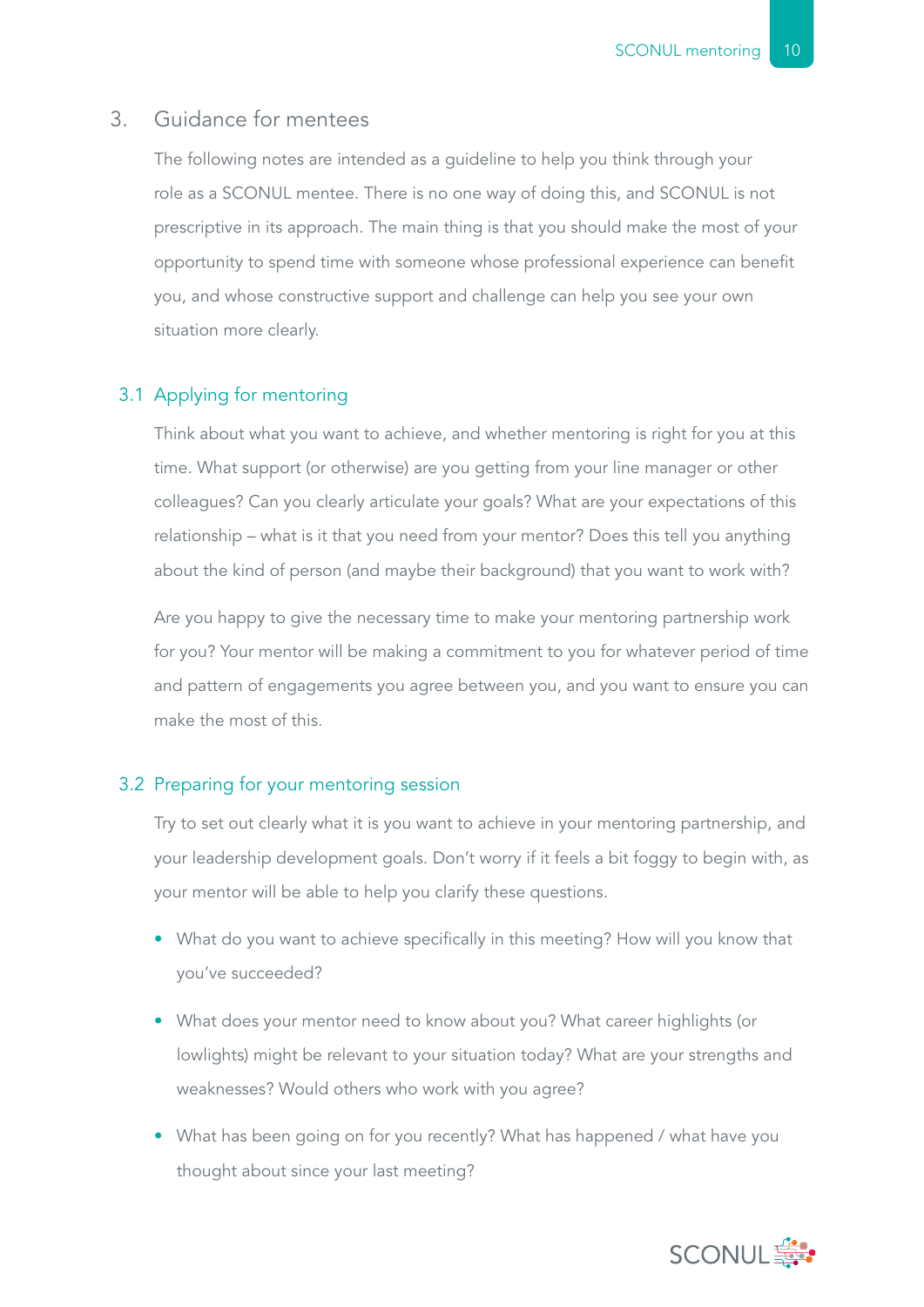#### 3.3 In the meeting

Remember that this is your meeting (or phone call, or Skype session). Your mentor will want to understand your purpose in seeking mentoring, and will be doing what they can to help you make progress, so it's up to you to drive the agenda.

Your mentor will ask questions. Do your best to answer honestly, and to keep an open mind if something is said that you find uncomfortable. Why might this be? Take some time to reflect, to check your understanding of their question, and to ask questions of your own. You don't have to agree with everything your mentor says – but you do need to try and understand and reflect on it.

Ask for what you need – but remember your mentor doesn't have all the answers. They may have had similar experiences and can describe what they did (or didn't do) and what did (or didn't) work for them. You can learn from their mistakes as well as their successes.

Your mentor may also be able to put you in touch with other people or organisations who could help you move forward, or suggest activities that you could become involved with.

#### 3.4 After the session – reflection and review

- How did your mentoring dialogue go? Are there ways you could use your time together more usefully in future (things to focus on, things not to get stuck on)?
- Is there anything you don't understand or feel unsure about? Why might this be?
- Was the balance right (between each of you talking, listening, reflecting)?
- What will you do as a result of this engagement?
- What do you need to think about / reflect on?
- Where are you with your original goals / concerns? Have you made progress? Have the goals changed?

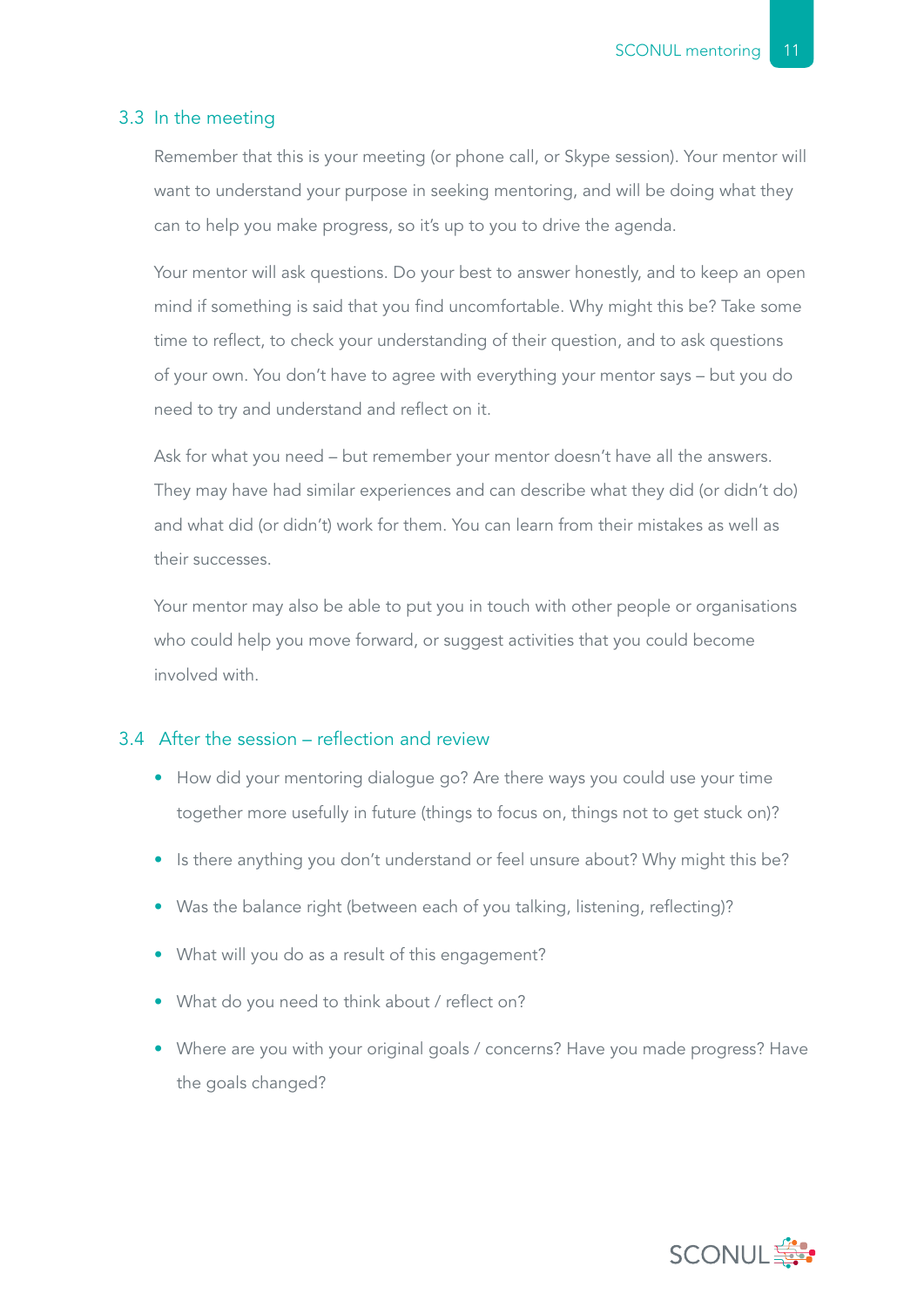#### 3.5 Ending your mentoring partnership

You will have considered at the start of your partnership how frequently you want to engage with your mentor, and over what period of time; and you may have changed this by mutual agreement at some point along the way. You should be ready to indicate to your mentor when you feel it is time to draw things to a close – this is usually evidence of successful work together, and your mentor should not feel concerned if you are ready to finish. Let SCONUL know when you have concluded your work together, to assist in record-keeping and monitoring of the scheme.

When you have successfully concluded work with a mentor, you may of course continue to be in touch with them, through social media or other informal routes (an occasional coffee for example). This is for you to agree together.

If the partnership is not going well for any reason, you should raise this honestly and openly with your mentor. (It is quite possible that they feel the same, and in any case they should be prepared for a partnership not to work on occasion.) Ideally you should explore together whether there is anything that either of you might do differently to help the partnership to become more effective. It may also be that one or other of you finds that their circumstances have changed so that they simply cannot honour the original commitment to the mentoring partnership – in which case again this should be raised straightforwardly.

If you feel that you do not wish to continue in a particular partnership for whatever reason, you can recognise this amicably and agree to conclude your work together. Again, please let SCONUL know that your partnership has come to an end, and you will be supported in identifying an alternative mentor.

As a final step, why not consider becoming a mentor yourself? This might be formally through SCONUL, or perhaps your workplace has a scheme, or just reflect on how your mentor has helped you, and think about whether you know people who might benefit from your support in a similar role.

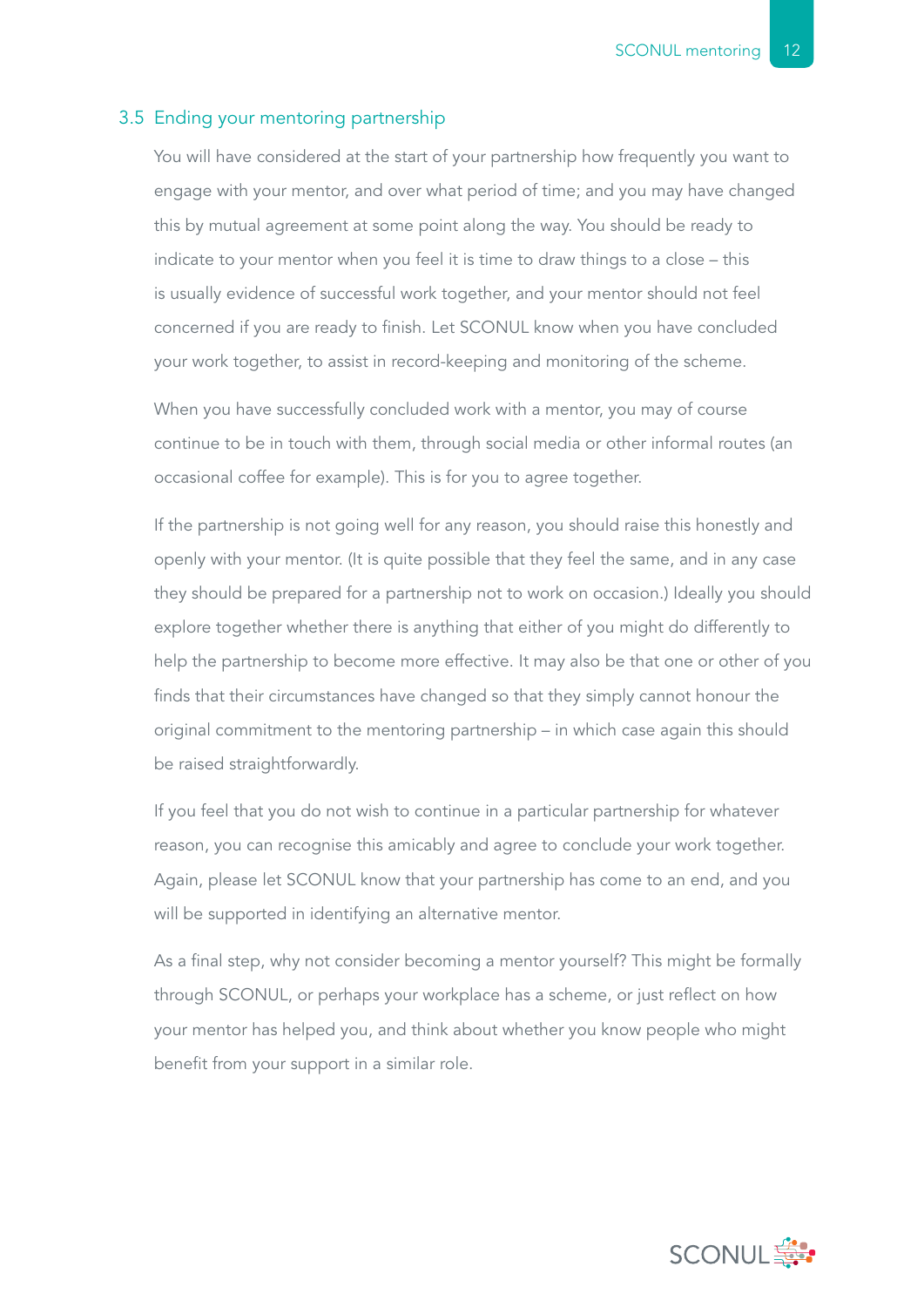#### 4. Guidance for mentors

The following notes are intended as a guideline to help you think through your role as a SCONUL mentor. There is no one way of doing this, and SCONUL is not prescriptive in its approach. The main thing is that you should both support and challenge your mentee, and help them to benefit from your experience (including your mistakes and subsequent learning, as well as your successes).

#### 4.1 Applying to become a mentor

Think about the role of mentor, and how it differs from that of a line manager, coach, or counsellor. Think about your own previous experience of any of these roles. What approaches and techniques might be useful in your role as mentor? What elements do you want to avoid?

What experiences can you bring to the partnership that might be helpful to your mentee? Think especially about when you moved from one role to another, and the steps along your leadership journey. What helped you to make those moves? Is there anything you might have done differently, in retrospect?

Are you happy to give some of your time to this process? You and your mentee will agree together how frequently and over what period of time you want to engage – but you are making a level of commitment by putting yourself forward as a mentor, and you need to feel sure that you can accommodate this appropriately.

#### 4.2 Preparing for your mentoring session

- What do you know about your mentee (their background, previous roles)?
- What have they said about their goals and challenges?
- What have they 'not' said, that you might want to explore with them?
- What do you need to learn more about in order to understand their situation better?

#### 4.3 In the session

Remember this is the mentee's time – they should drive the agenda. As well as supporting and challenging them as a mentor, your role is to hold the process, keep

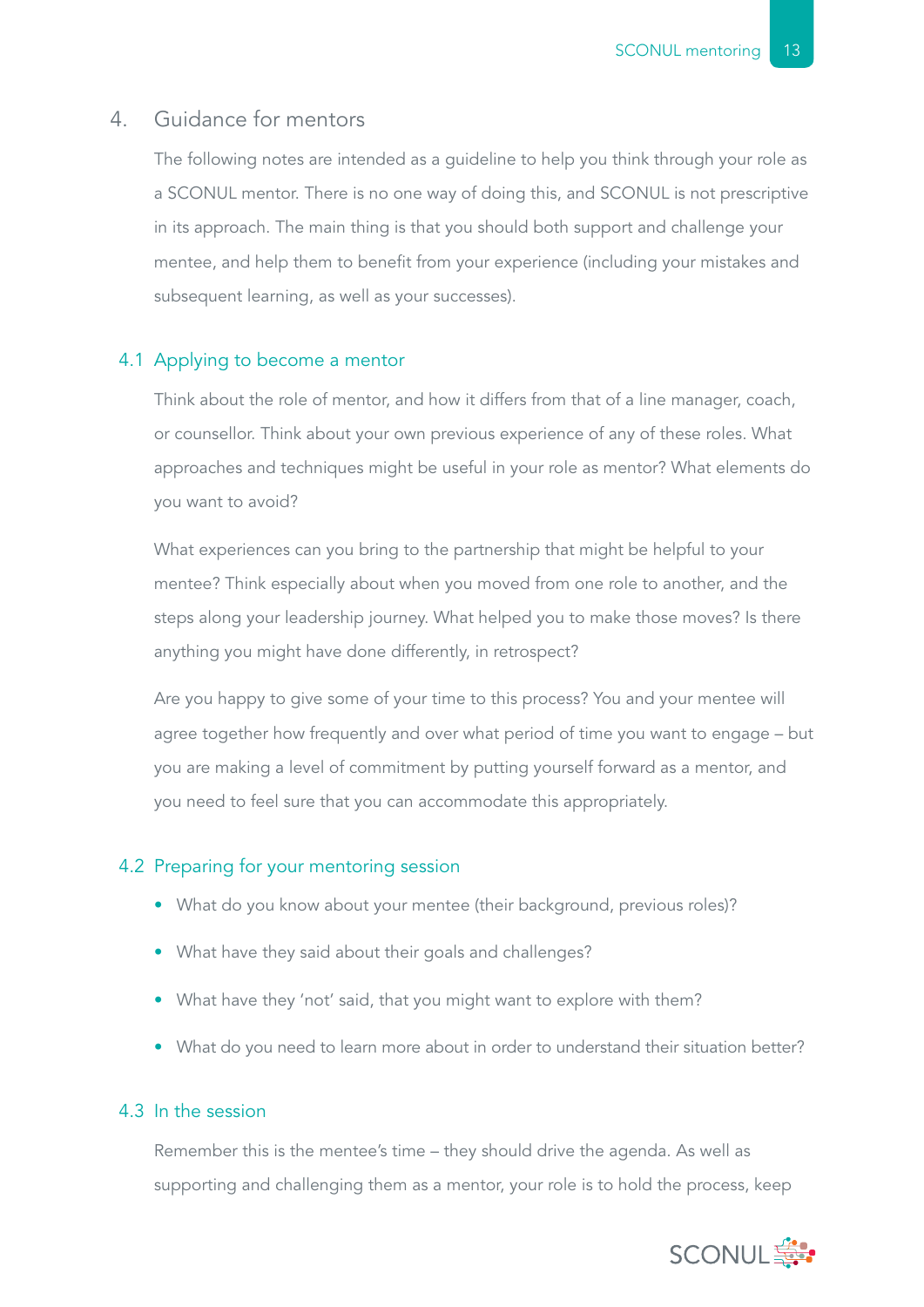track of time, and check that your mentee has had a chance to cover everything they wanted to raise in this conversation.

Think about the questions you might ask to help guide the discussion. You might want to open things up and help your mentee to see a bigger picture, so consider open questions such as:

- Tell me more about ...?
- Are there other ways you might approach ...?
- What else was going on there? How did you feel about ...?
- Why might that be?

At other times you might need to help your mentee to focus, so a different approach might be needed, such as:

- What do you need to focus on right now? Today? This year?
- What is most important for you?
- When do you need to do ...?

Remember to listen – actively – to what your mentee is saying, and check your understanding regularly (e.g. 'so what I think I heard you say is... Is that right?' 'Can you clarify what you mean by...').

Keep your own experiences (current and previous) in mind while listening to your mentee, and bring these in at an appropriate moment if you feel that your mentee might benefit.

Are there practical things you can do to support your mentee, such as put them in contact with people or suggest things they could read? Are you (or your contacts) involved in anything they could join in with and benefit from?

As the mentoring session closes, you should confirm actions and next steps with your mentee, for example:

- What is the mentee going to do / think about / try out after this meeting?
- Are there actions for you?
- Date of next engagement, etc.

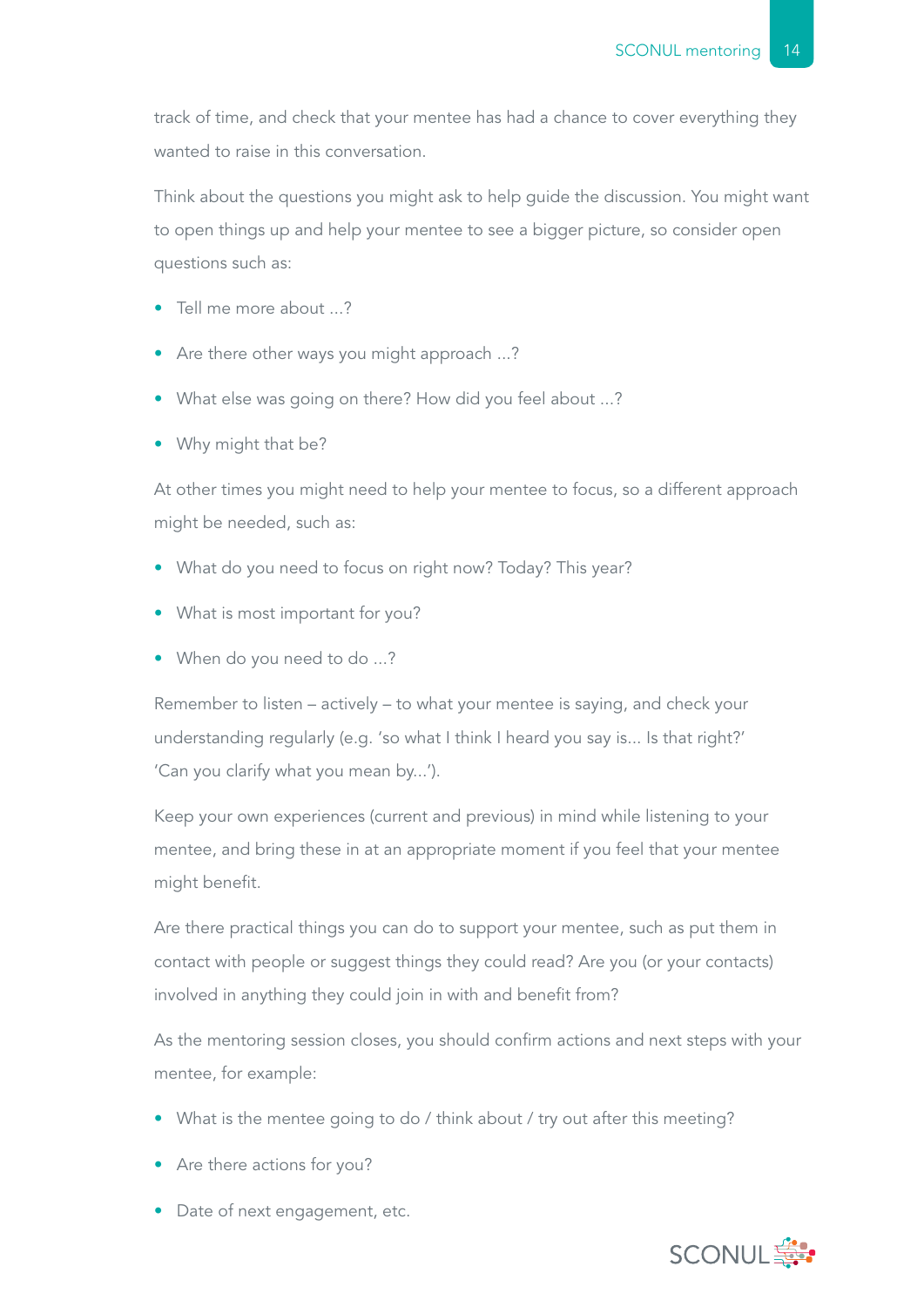#### 4.4 After the session – reflection and review

- How did the mentoring dialogue go? Are there ways you could use your time together more usefully in future (things to focus on, things not to get stuck on)?
- Is there anything you don't understand or feel unsure about? Why might this be?
- Was the balance right (between each of you talking, listening, reflecting)?
- What about actions? If you've ended up with all the actions you might want to re-think.
- Have you been able to help your mentee see things more clearly? Have they made any progress with their original goals and concerns? Have these changed at all?
- Have they gone away with something practical to focus on?

#### 4.5 Ending your mentoring partnership

You will have considered at the start of your partnership how frequently you want to meet, and over what period of time; and you may have changed this by mutual agreement at some point along the way. Your mentee should normally take the initiative to indicate when they feel it is time to draw things to a close – this is usually evidence of successful work together, and you should not feel concerned if they are ready to finish. However, you might need to take this initiative yourself if you sense that you have made as much progress as feels reasonable. Let SCONUL know when you have concluded your work together, to assist in record-keeping and monitoring of the scheme.

When you have successfully concluded work with a mentee, you may of course continue to be in touch with them, through social media or other informal routes (an occasional coffee for example). This is for you to agree together.

If the partnership is not going well for any reason, you should raise this honestly and openly with your mentee. (It is quite possible that they feel the same, but they may feel more anxious than you about raising the issue.) Ideally you should explore together whether there is anything that either of you might do differently to help the partnership to become more effective. It may also be that one or other of you finds that their

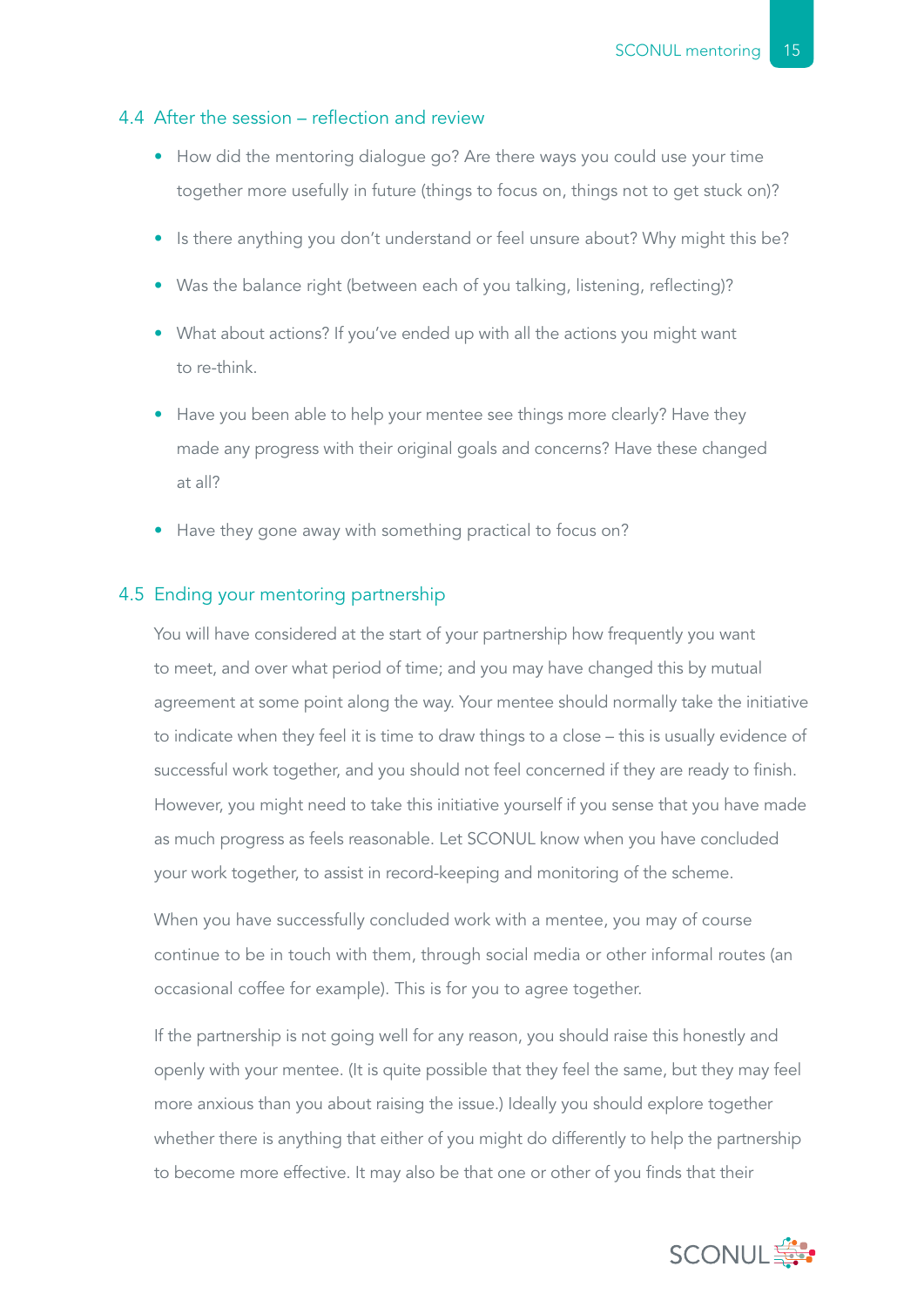circumstances have changed so that they simply cannot honour the original commitment to the mentoring partnership – in which case again this should be raised straightforwardly.

If you feel that you do not wish to continue in a particular partnership for whatever reason, you can recognise this amicably and agree to conclude your work together. Again, please let SCONUL know that your partnership has come to an end, and if appropriate confirm that you are available to work with a new mentee.

And don't forget that you can seek a mentor of your own at any stage, either via the SCONUL scheme or independently. Learning and development are continuing processes.

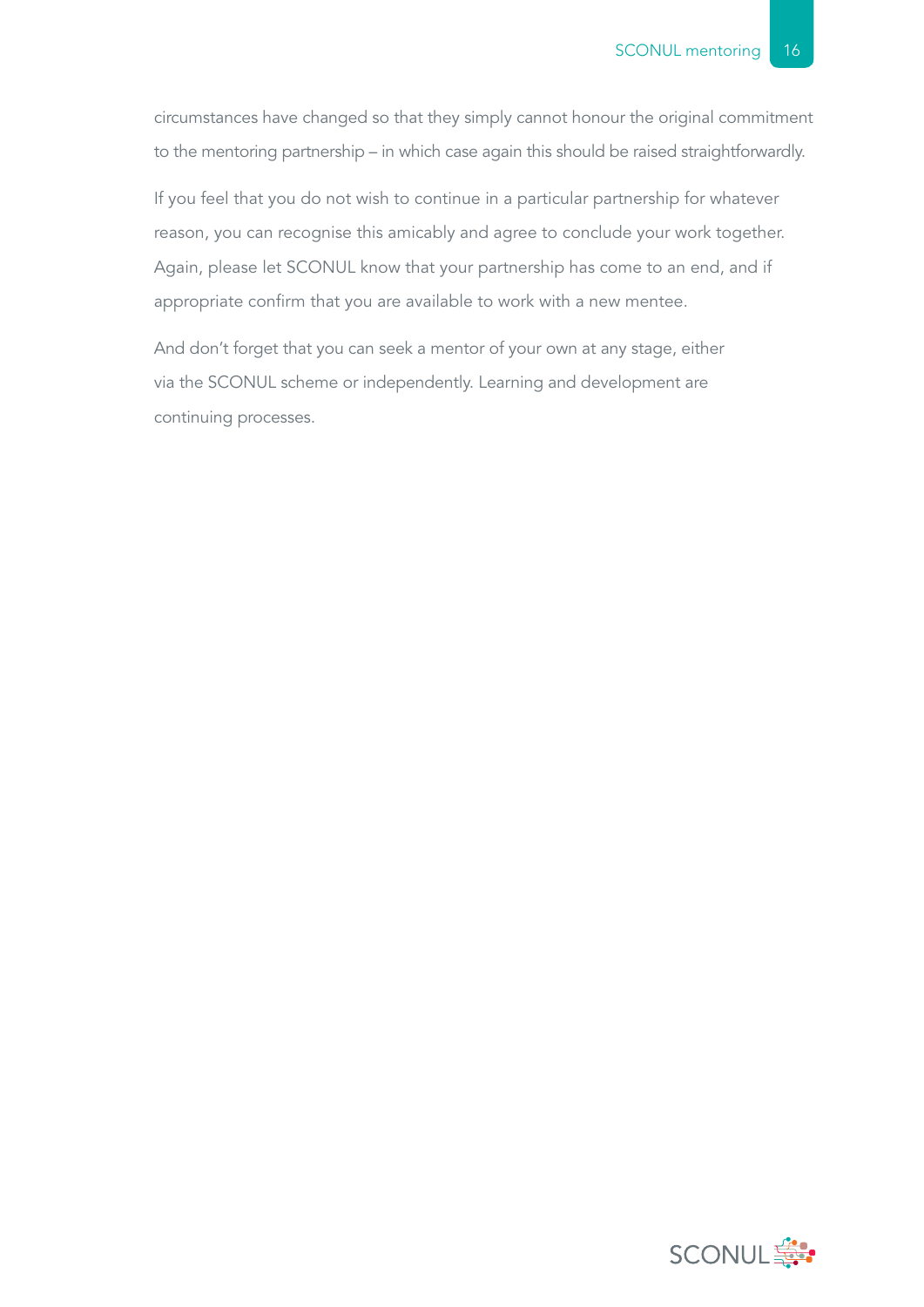#### 5. Matching process

This section details the process to be undertaken when seeking to match mentee applicants with potential mentors. It is anticipated that applications will be received electronically. The SCONUL office will receive these applications for processing and record-keeping.

- 1. The SCONUL office will receive and acknowledge all mentor and mentee applications in the first instance, check eligibility and update the confidential Mentoring Partnerships Register with new mentors and 'pending' mentees.
- 2. The SCONUL office will circulate mentee applicant details to the SCONUL Mentoring Oversight Group (SMOG) members with the current version of the register – and an initial recommendation of up to five available mentors based on relevant factors including geographic location.
- 3. SMOG members will review the recommendation together, taking account of the following:
	- a) Is the mentee known to any of us, and if so a) can we take account of this positively in considering the matching and b) have we addressed any conflicts of interest (e.g. by someone standing aside from a particular matching discussion)?
	- b) Do the mentee's general goals as outlined on their application form appear to match the experience offered by the proposed mentor(s)?
	- c) Does the mentor have sufficient similarity of background to be credible in understanding the mentee's situation?
	- d) Does the mentor have enough additional experience to be able to offer advice and support?
	- e) Is the mentor sufficiently different from the mentee to be able to provide an objective distance and challenge?
	- f) Does this work geographically and in terms of any other preferences, considerations and constraints?

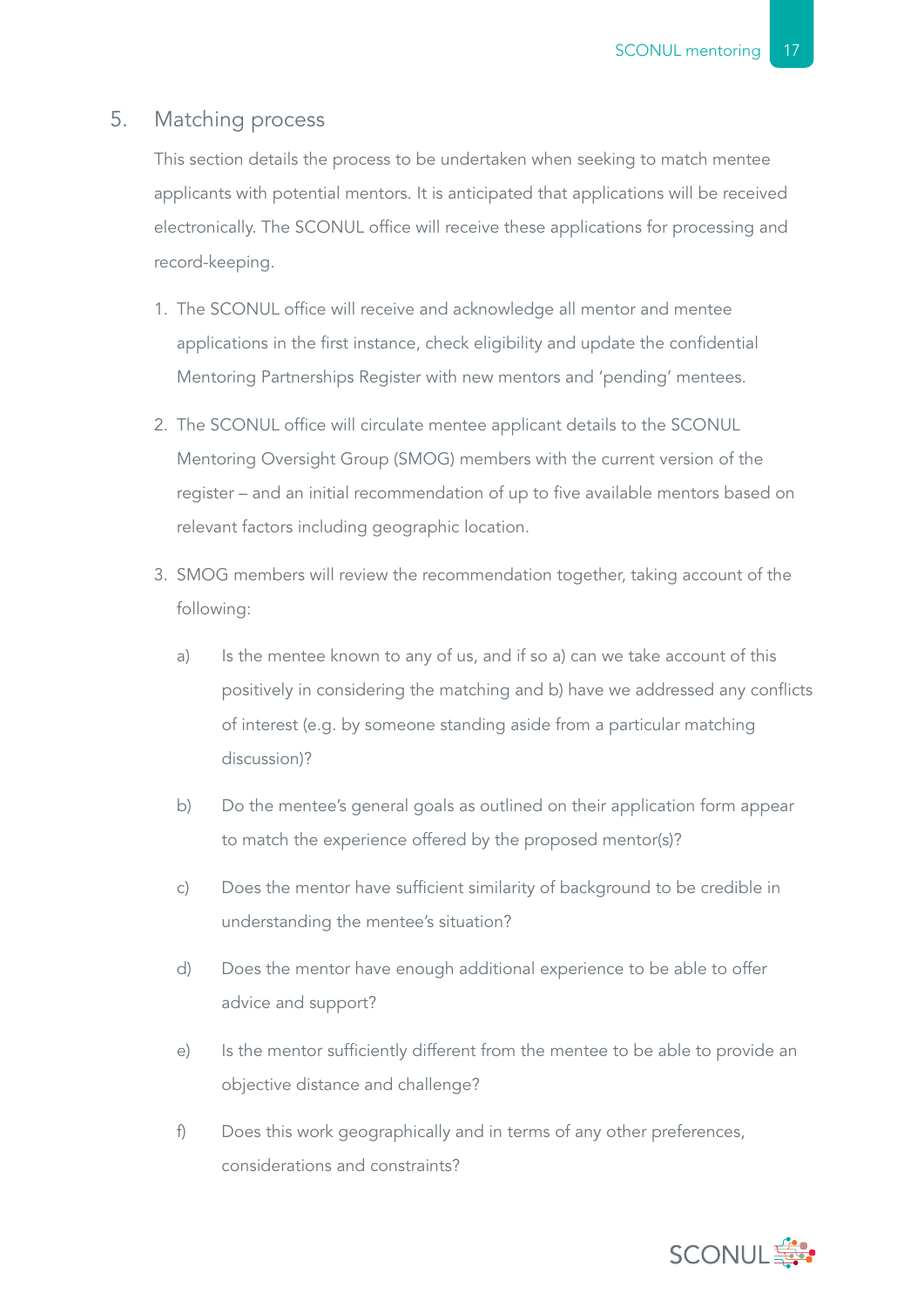- g) Are we as sure as we can be that the mentor does not have any line management responsibility for the mentee, or other (perceived, potential) influence that could affect (perceived) impartiality?
- h) Are there any other considerations mentioned by either the mentee or the mentor to support this match, or that give us pause for thought?
- 4. Agreement should be reached on up to five possible mentor matches for the mentee applicant.
- 5. The SCONUL office will provide the mentor options to the mentee for them to follow up and confirm the outcome back to SCONUL. (The guidance to mentees indicates that an outcome will be provided to them within three weeks of receiving their application. If this is not feasible the mentee should be kept up to date with progress, and / or the guidance updated to reflect a more realistic timescale in the light of experience.)
- 6. The SCONUL office will keep the register updated so as to keep track of pending proposals and record confirmed matches. This updated register will be provided to SMOG members in advance of each new matching discussion.
- 7. Every effort will be made to find a suitable mentor for mentee applicants. It may be necessary to recruit new mentors (SMOG may consider a direct approach to possible candidates if there is currently no one suitable on the register), or ask a mentor to accept more than one mentee.
- 8. Over time, records should be kept of the number of mentees each mentor has worked with, to ensure that no one is under– or over-committed. Again, further mentors may need to be recruited on occasion, targeted perhaps in particular geographic areas, or with particular backgrounds / characteristics.

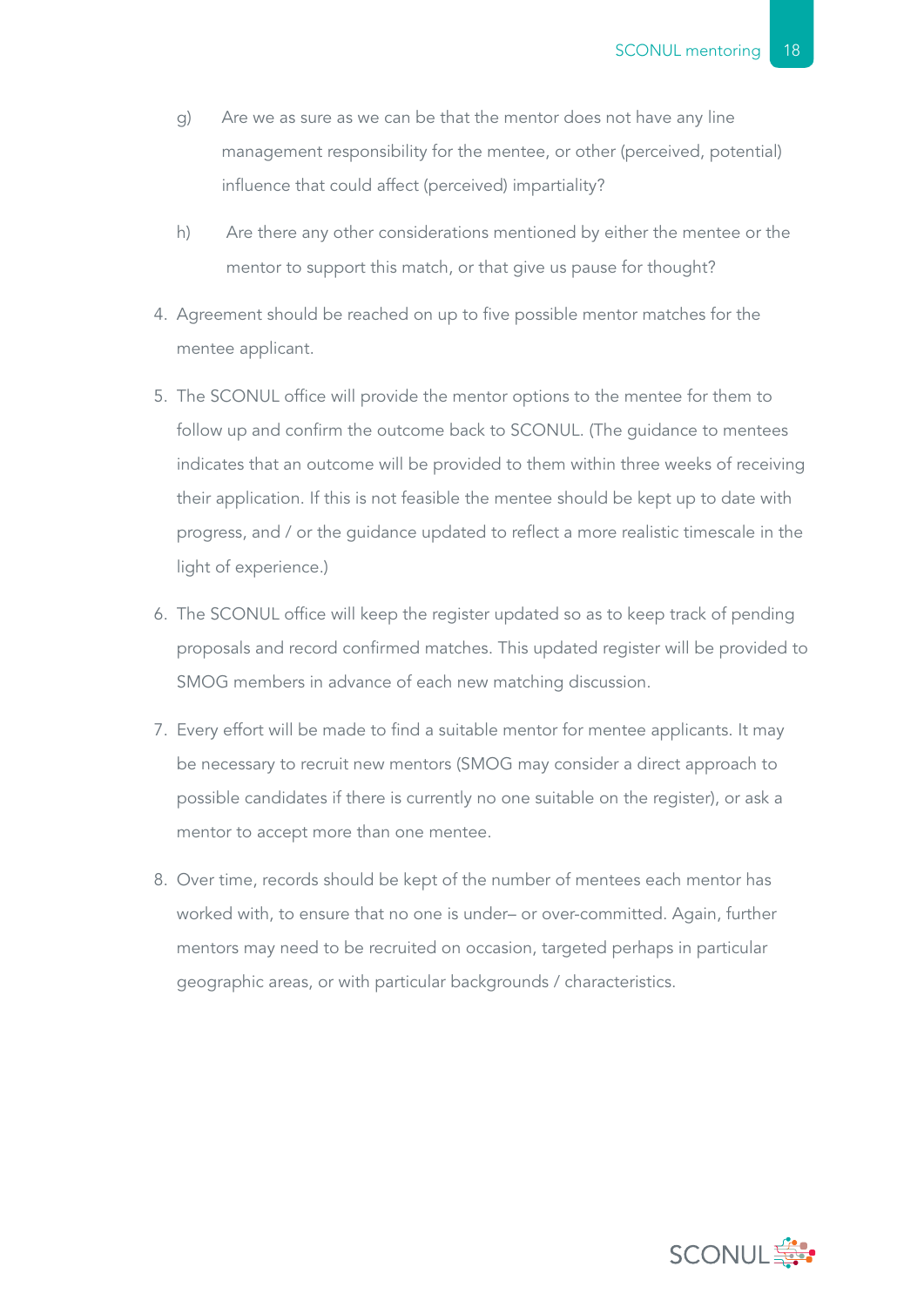#### 6. Operational matters

This section summarises the overall shape of the scheme and includes various operational elements which are important but not covered elsewhere.

#### 6.1 Maintaining the scheme

The operation of the scheme will be reviewed after one year. In the longer term there is likely to be a periodic recruitment drive for mentors, and / or a re-launch of the scheme to remind SCONUL members that mentoring is available.

When new SCONUL representatives are confirmed they will be invited to consider seeking a mentor and / or becoming a mentor themselves.

People who cease to be SCONUL representatives may be invited to become mentors (if not already on the register) as long as they continue to meet the eligibility criteria.

When mentees have concluded their mentoring partnerships, they will be approached in due course and invited to consider becoming mentors in their own right. (The mentee evaluation form included with this scheme invites mentees to consider becoming mentors.)

#### 6.2 Promotion and recruitment

SCONUL Mentoring will only be successful if eligible people know about it, understand its purpose, and want to participate. A full set of information about the scheme is being made available on the SCONUL website, with individual documents and forms available for download.

It is expected that a relatively large number of mentee applications will be received at the start of the scheme, with a steady trickle thereafter. A mentee application form is included as an appendix.

#### 6.3 Record-keeping and confidentiality

SCONUL will need to ensure that all records kept in connection with SCONUL Mentoring are managed in accordance with Data Protection legislation. This is of course particularly important with respect to the proposed Equal Opportunities form that

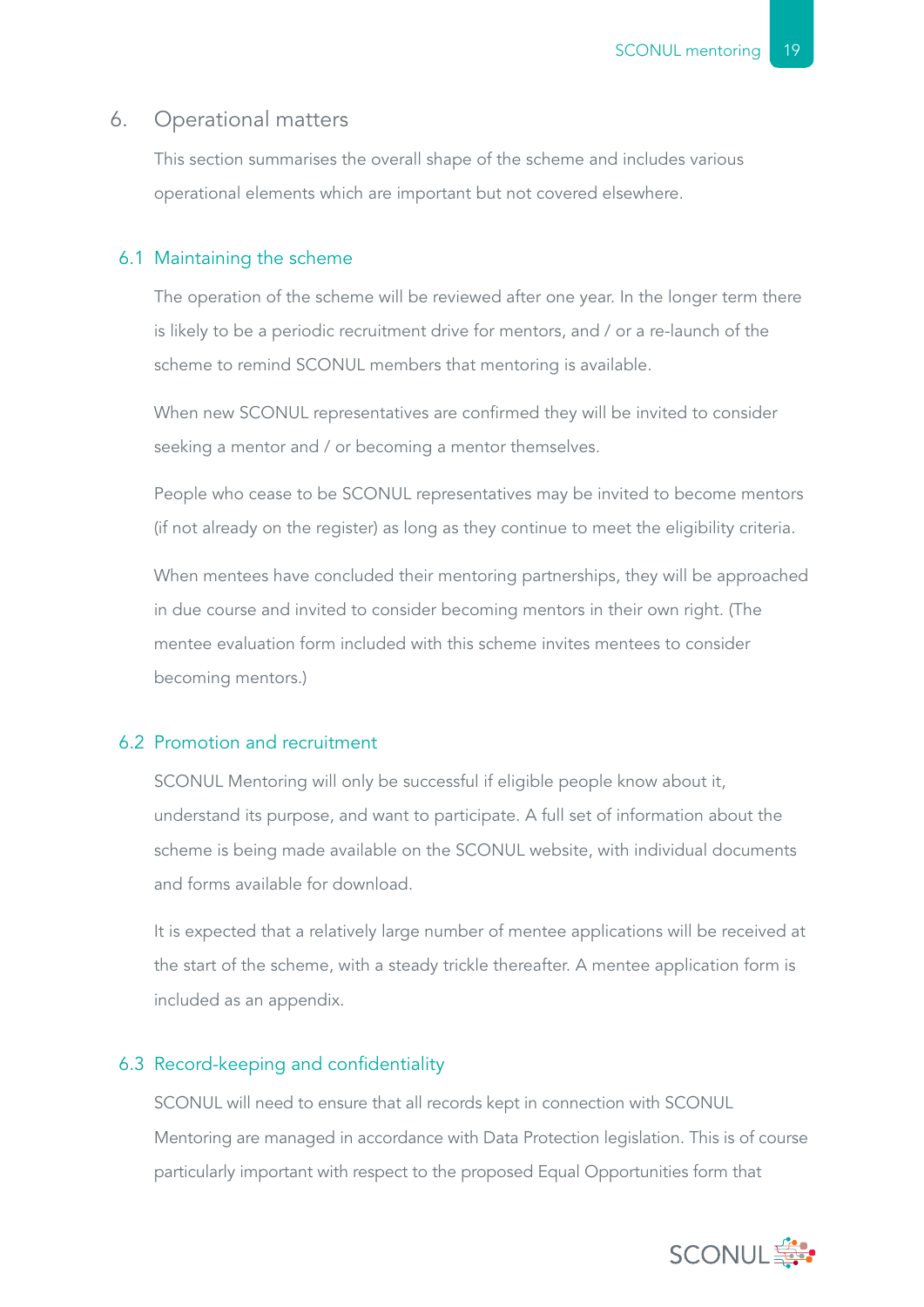mentor and mentee applicants are invited to complete and return. The application forms ask applicants to confirm their agreement that data provided will be shared with those administering SCONUL Mentoring, and with any potential mentees / mentors. The issue of confidentiality is stressed throughout the scheme documentation, and in particular with respect to the Mentoring Partnership Agreement.

#### 6.4 Establishing mentoring partnerships

The scheme includes a proposed approach to matching mentees with potential mentors. This may of course be refined in the light of experience and feedback from scheme participants. The SCONUL group responsible for matching, SMOG, will operate largely in virtual mode, and deal with mentee applications as and when they arrive rather than in batches, so as to minimise any delay to the mentee. Ideally mentees will be offered a choice of up to five mentors, and it is up to the mentee to make the initial approach(es) and selection. Mentors will need to be prepared for this, and recognise that not being chosen in a particular instance should not be taken amiss.

#### 6.5 Support and training

The scheme includes general guidance for scheme participants together with more targeted support for mentees and mentors including some further reading.

It is expected that members of the SCONUL leadership community are very likely to have had experience or training in mentoring, e.g. within their own organisations or as members of CILIP.

SCONUL Mentoring will be reviewed after one year of operation and on an ongoing basis and the need for training for mentors will be considered in the light of feedback. This might take the form of an annual training event, or one or more peer support / action learning sets so that SCONUL mentors have a network to call on. It is also suggested (see the section on management of the scheme) that SMOG might on occasion offer support and advice to partnerships or individuals who seem to be having difficulties.

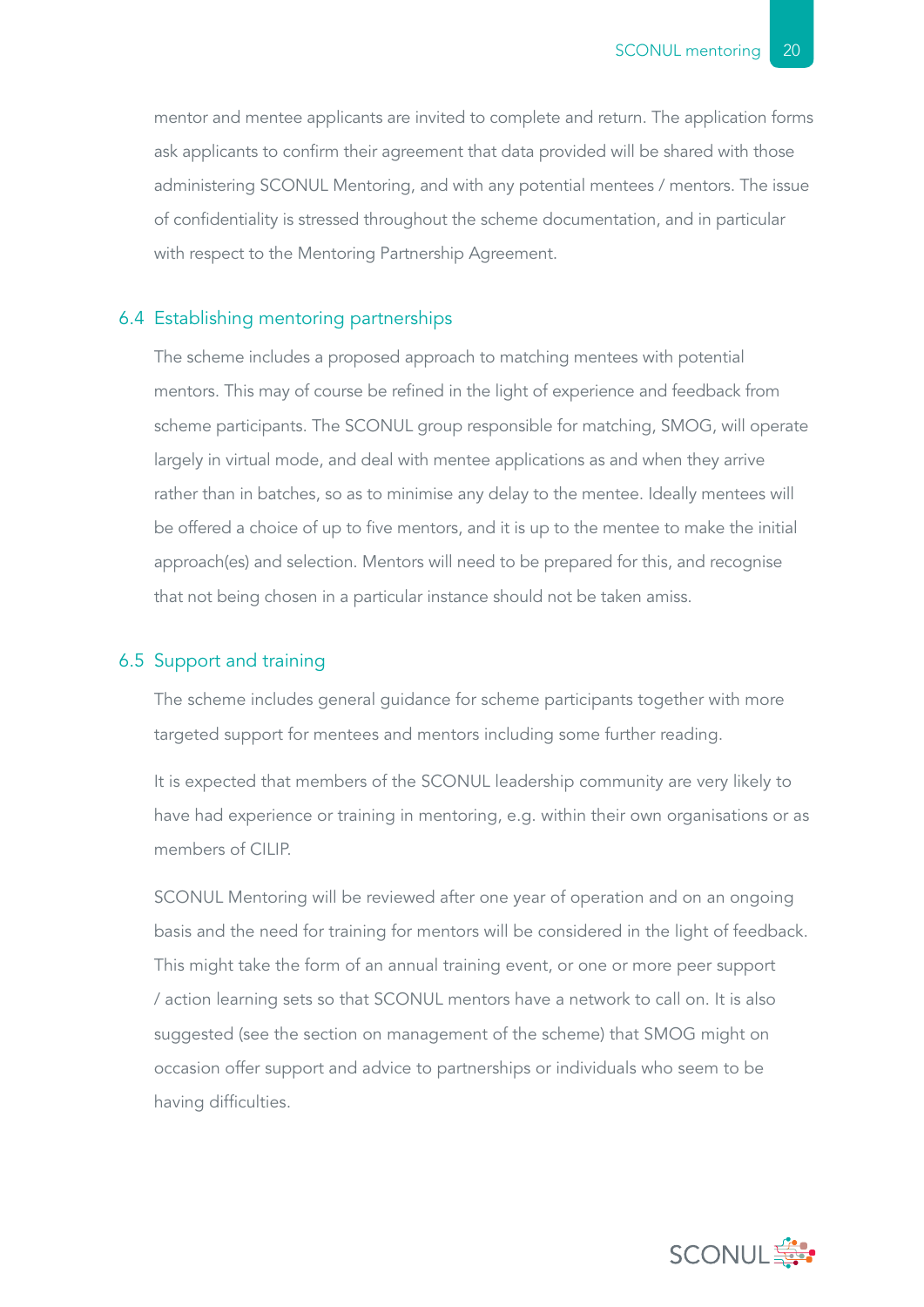#### 6.6 Evaluation and review

The scheme includes a set of 'success factors' with proposed means of evaluating each. Evaluation forms for mentees and mentors are included at Appendices A5 – A8, and will be sent annually to all who are currently in a mentoring partnership, or who have concluded a partnership within an agreed period of time (as a retrospective view can be valuable in different ways from the immediate response). SMOG will produce an annual report on the scheme for Executive Board, using anonymised and aggregated data provided by the SCONUL office, and this report should include recommendations for the ongoing enhancement and development of the scheme.

#### 6.7 Complaints

The SCONUL Mentoring scheme has been developed in response to demand and in the light of feedback from the SCONUL community, and is designed to meet the needs of SCONUL members. It is hoped that any queries or difficulties arising from engagement with the scheme can be resolved informally between the parties concerned. However, if this is not feasible the following should apply.

Any complaints about SCONUL Mentoring should be directed in the first instance to the Executive Director of SCONUL, including as much detail as possible. The Executive Director will investigate the matter and aim to respond within ten working days of receiving the complaint. The Executive Director will inform SMOG of any complaints received, and may seek their advice on a suitable response and support for any investigation needed.

Complaints may be escalated to the Chair of SCONUL as a last resort, and the Chair's response will be final.

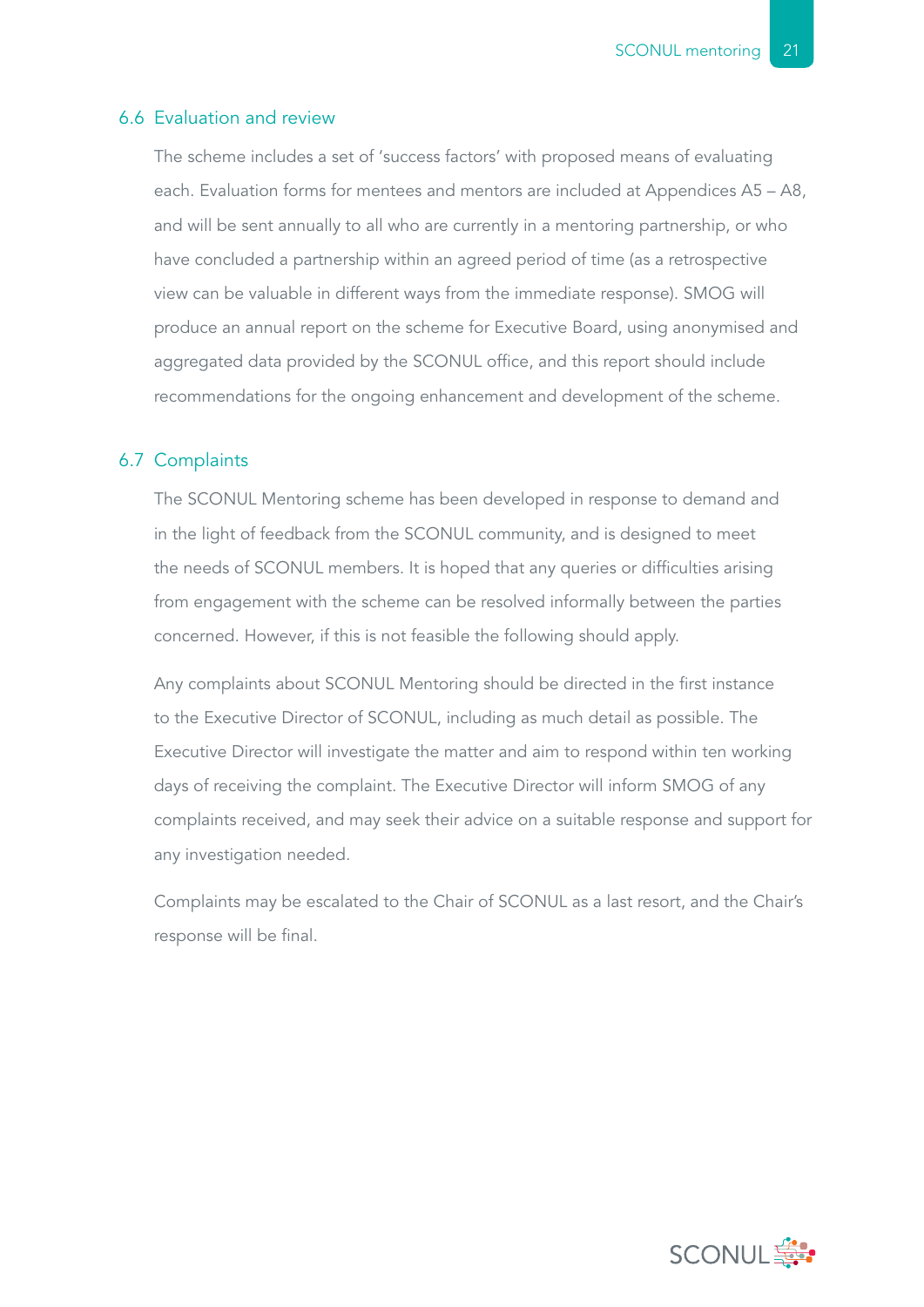#### 7. Management of the scheme: roles and responsibilities

This section outlines the roles and responsibilities of those managing the SCONUL Mentoring scheme.

The SCONUL Executive Board is accountable for the success of the scheme. The Board will:

- a) receive an annual report on the scheme and act on any recommendations
- b) allocate two members to SMOG
- c) identify one other person from the SCONUL community as an external member of this group
- d) contribute to promoting the scheme.

SMOG is responsible for overseeing the scheme, and in particular for matching mentees with suitable mentors. SMOG comprises the SCONUL Executive Director (or nominee), two Board members, and one other external member identified by the Board. SMOG will:

- a) undertake matching of mentees with mentors
- b) carry out monitoring and evaluation of the scheme
- c) review the operation of the scheme and propose amendments to the Executive Board if needed
- d) produce a brief annual report on the scheme for the Executive Board
- e) flag any conflict of interest
- f) respect the confidentiality of the scheme
- g) support the Executive Director in responding to any complaints about the scheme
- h) ensure that appropriate support is in place for mentors and mentees
- i) on occasion, act as a sounding board for anyone experiencing difficulties with their mentoring partnership.

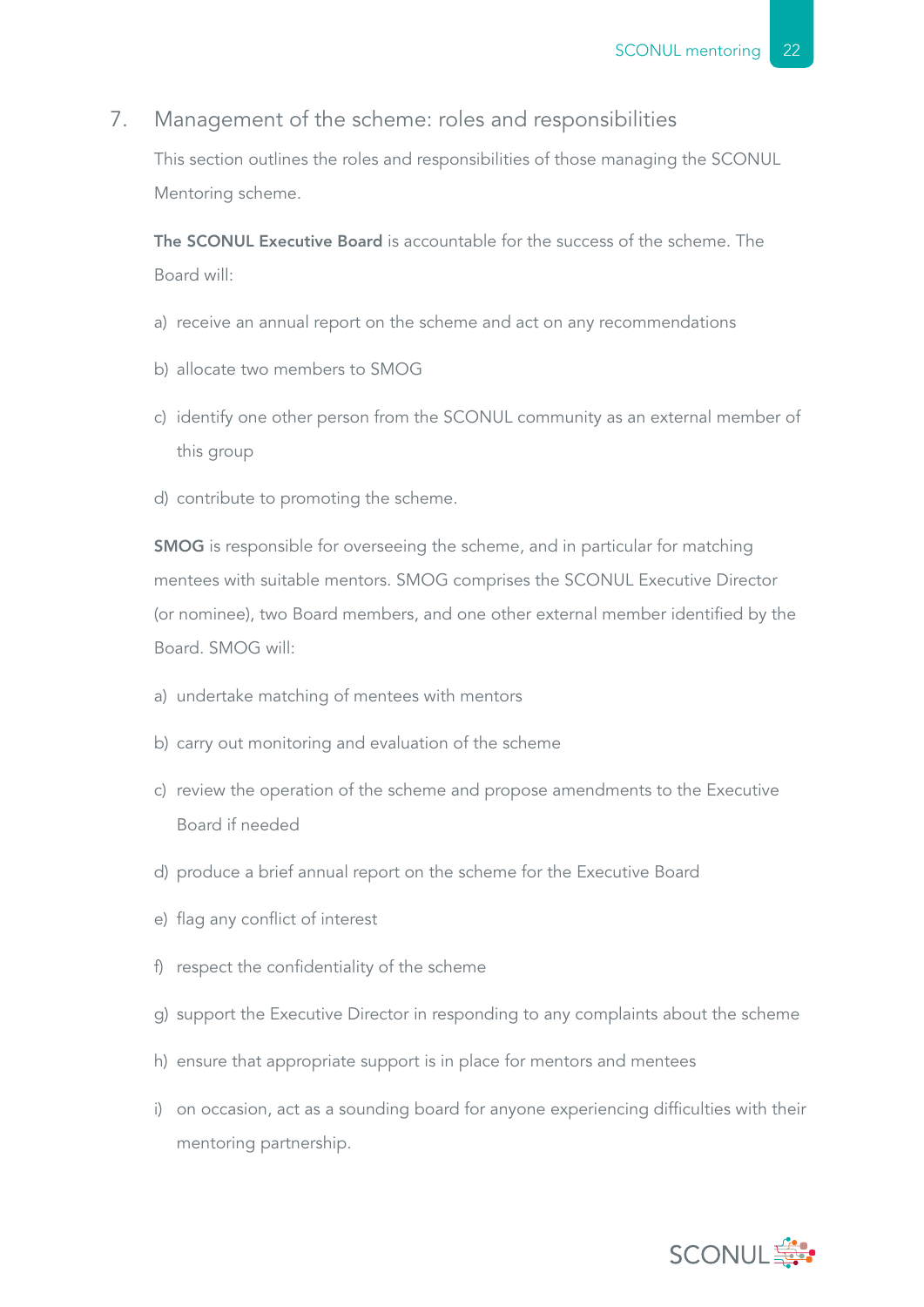The SCONUL office is responsible for the effective operation of the scheme. The office will:

- a) promote the scheme
- b) receive and process applications from mentors and mentees
- c) maintain records of mentors and mentees, together with information about mentoring partnerships (proposed, ongoing and concluded)
- d) ensure that any personal information obtained in the course of administering SCONUL Mentoring is managed according to Data Protection legislation
- e) arrange SMOG meetings (virtual or actual)
- f) administer the monitoring and evaluation process
- g) maintain confidentiality over the process
- h) handle any queries about the scheme, referring any complaints to the Executive Director in the first instance.

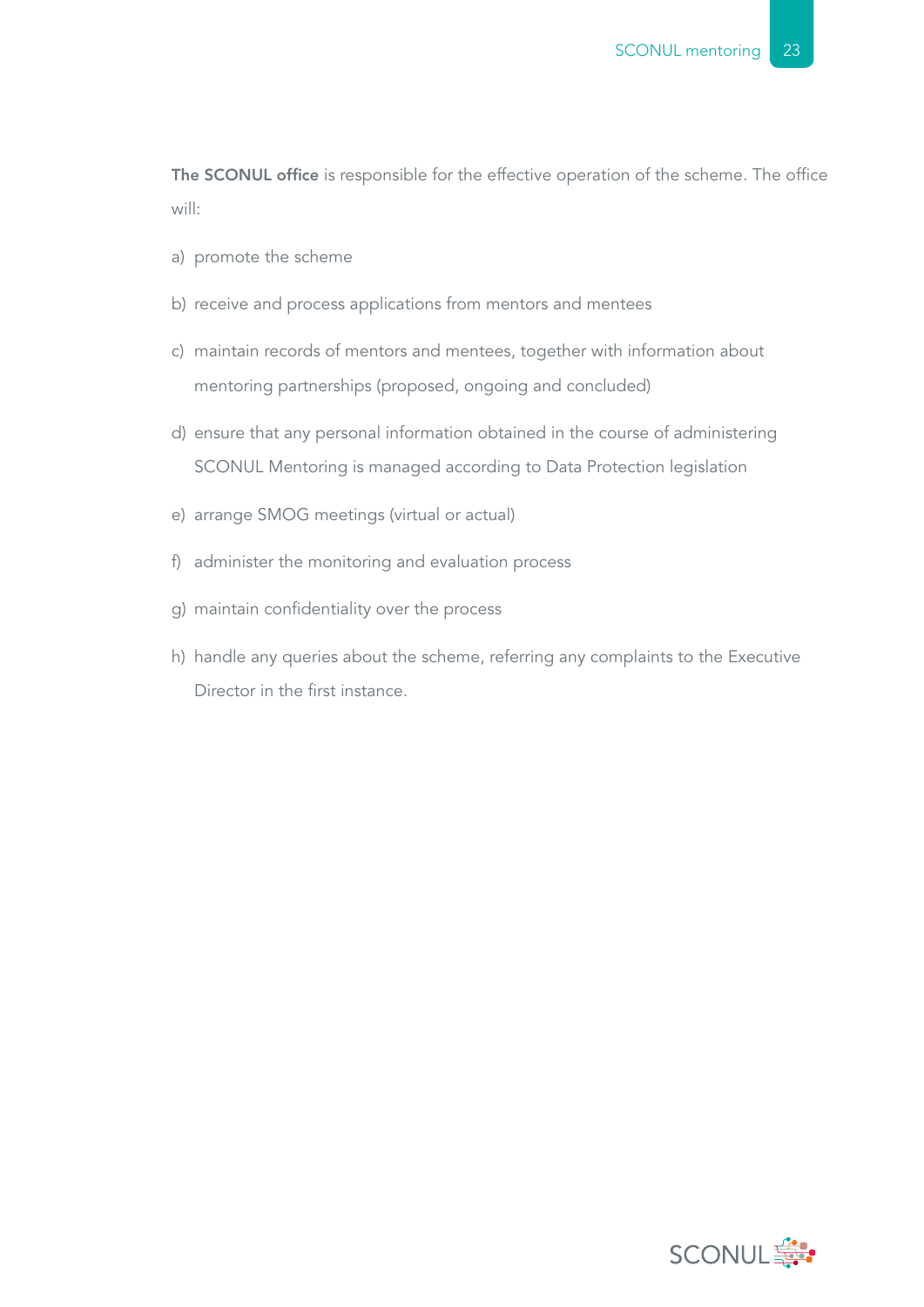## 8. Success factors and how they are measured

This section lists the success factors for SCONUL Mentoring, proposes evaluation criteria for each, and indicates how these are derived from the expected operation of the scheme.

| <b>Success factor</b>                                                                      | How measured                                                                                                                                                                                                                                                                          | Monitoring and review<br>activities                                                                                                                                                                                                                                                                               |
|--------------------------------------------------------------------------------------------|---------------------------------------------------------------------------------------------------------------------------------------------------------------------------------------------------------------------------------------------------------------------------------------|-------------------------------------------------------------------------------------------------------------------------------------------------------------------------------------------------------------------------------------------------------------------------------------------------------------------|
| People know about<br><b>SCONUL Mentoring and</b><br>speak highly of the scheme             | Enquiries and member<br>surveys                                                                                                                                                                                                                                                       | Ongoing record of<br>general enquiries<br>received                                                                                                                                                                                                                                                                |
| Eligible mentees apply to<br>be matched with a suitable<br>mentor                          | Number of eligible<br>applicants                                                                                                                                                                                                                                                      | Mentee applicants<br>referred to matching<br>process<br>Note any deemed<br>ineligible at this stage                                                                                                                                                                                                               |
| Eligible mentors are<br>recruited in sufficient<br>numbers to meet the needs<br>of mentees | Number of mentors<br>registered                                                                                                                                                                                                                                                       | Mentor applicants added<br>to the Mentor register                                                                                                                                                                                                                                                                 |
| Mentoring relationships are<br>established                                                 | Number of active<br>relationships established<br>(cumulate over time,<br>note start dates)<br>Number of successfully<br>concluded relationships<br>(cumulate over time,<br>note end dates, relate to<br>start dates)<br>Number of 'failed'<br>relationships (ideally few<br>or zero!) | Record relationships<br>registered with SCONUL<br>after matching process<br>concluded and both<br>partners have accepted.<br>Track start and end dates.<br>Chase progress annually<br>(if partnership is still live)<br>Record any 'failed'<br>relationships - and if<br>there is any learning to<br>be extracted |
| Mentoring relationships<br>work well for both partners                                     | Qualitative feedback<br>on effectiveness of<br>relationships (from both<br>partners) – annual                                                                                                                                                                                         | Annual review, seeking<br>qualitative feedback from<br>both partners                                                                                                                                                                                                                                              |

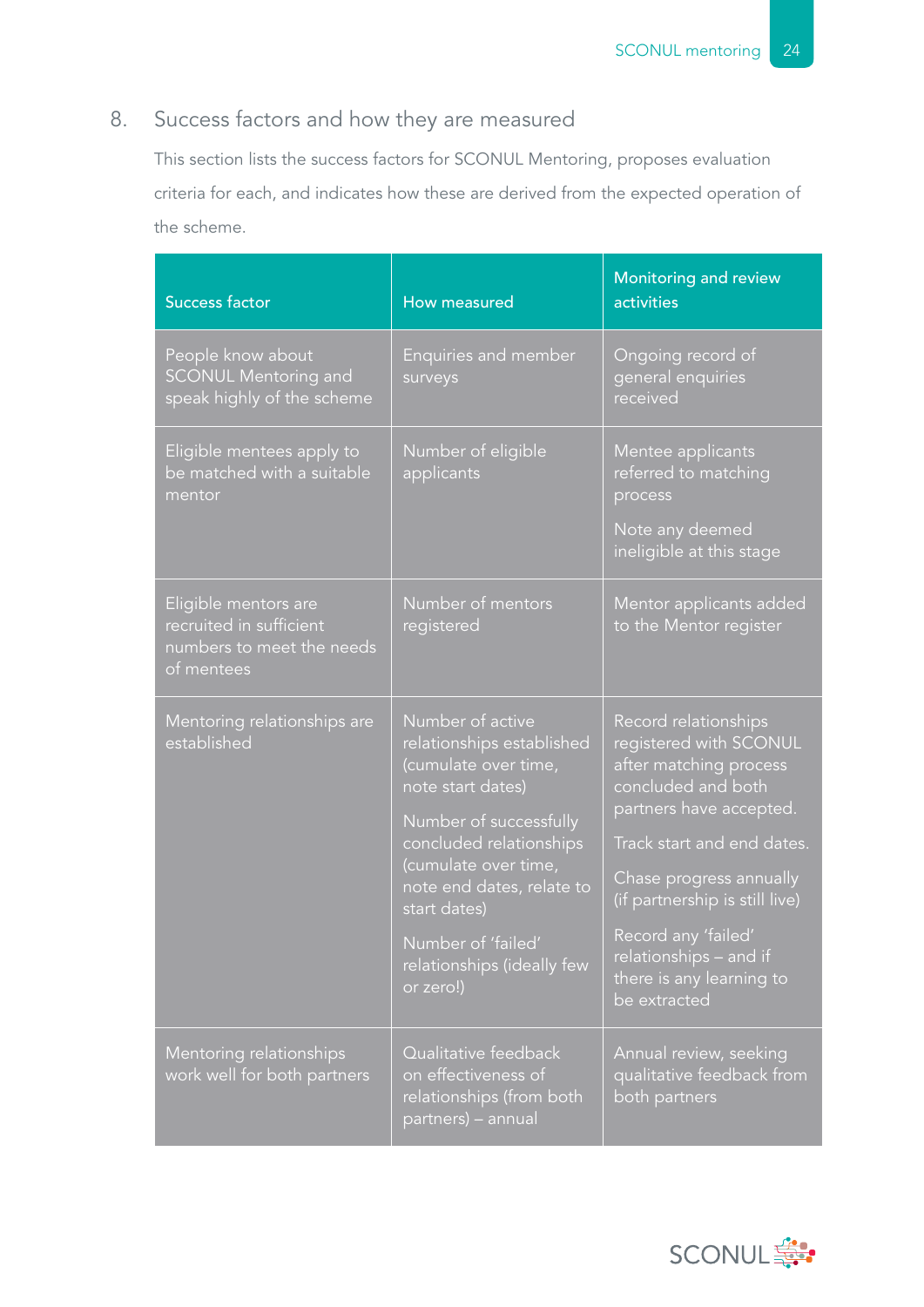| <b>Success factor</b>                                                                                                                                                                                                          | How measured                                                                        | Monitoring and review<br>activities                                                                                                                                                                                                                          |
|--------------------------------------------------------------------------------------------------------------------------------------------------------------------------------------------------------------------------------|-------------------------------------------------------------------------------------|--------------------------------------------------------------------------------------------------------------------------------------------------------------------------------------------------------------------------------------------------------------|
| Mentees feel that their<br>goals have been met (and<br>gained more besides?)                                                                                                                                                   | Qualitative survey of<br>mentees - at close of<br>partnership, and then<br>annually | Annual review as above                                                                                                                                                                                                                                       |
| Mentors feel that they have<br>made a positive difference<br>(and gained something<br>themselves?)                                                                                                                             | Qualitative survey of<br>mentors (as above)                                         | As above                                                                                                                                                                                                                                                     |
| [longer term] Mentees<br>can point to positive<br>changes in their (approach<br>to) work resulting from<br>their SCONUL Mentoring<br>experience<br>(how they feel, confidence,<br>outlook, etc. - may still be<br>in same job) | Longitudinal review                                                                 | Annual review, to include<br>questions relevant to<br>a closed partnership<br>- so that people feed<br>back annually but only<br>address questions that<br>are relevant to the point<br>they have reached in<br>their mentoring (or post-<br>mentoring) work |
| [longer term] Mentees gain<br>a higher level (leadership)<br>position and feel that their<br>participation in SCONUL<br>Mentoring helped them get<br>to this point (or just change<br>roles / make a new start)                | As above                                                                            | As above                                                                                                                                                                                                                                                     |
| [longer term] Mentees<br>become mentors in<br>their turn                                                                                                                                                                       | Information gathered<br>at mentor recruitment<br>stage                              | Mentor recruitment form                                                                                                                                                                                                                                      |
| The scheme is<br>straightforward to manage<br>in terms of time, people<br>and cost                                                                                                                                             | Qualitative feedback<br>from those involved                                         | Annual review (internal,<br>no form proposed for<br>this)                                                                                                                                                                                                    |

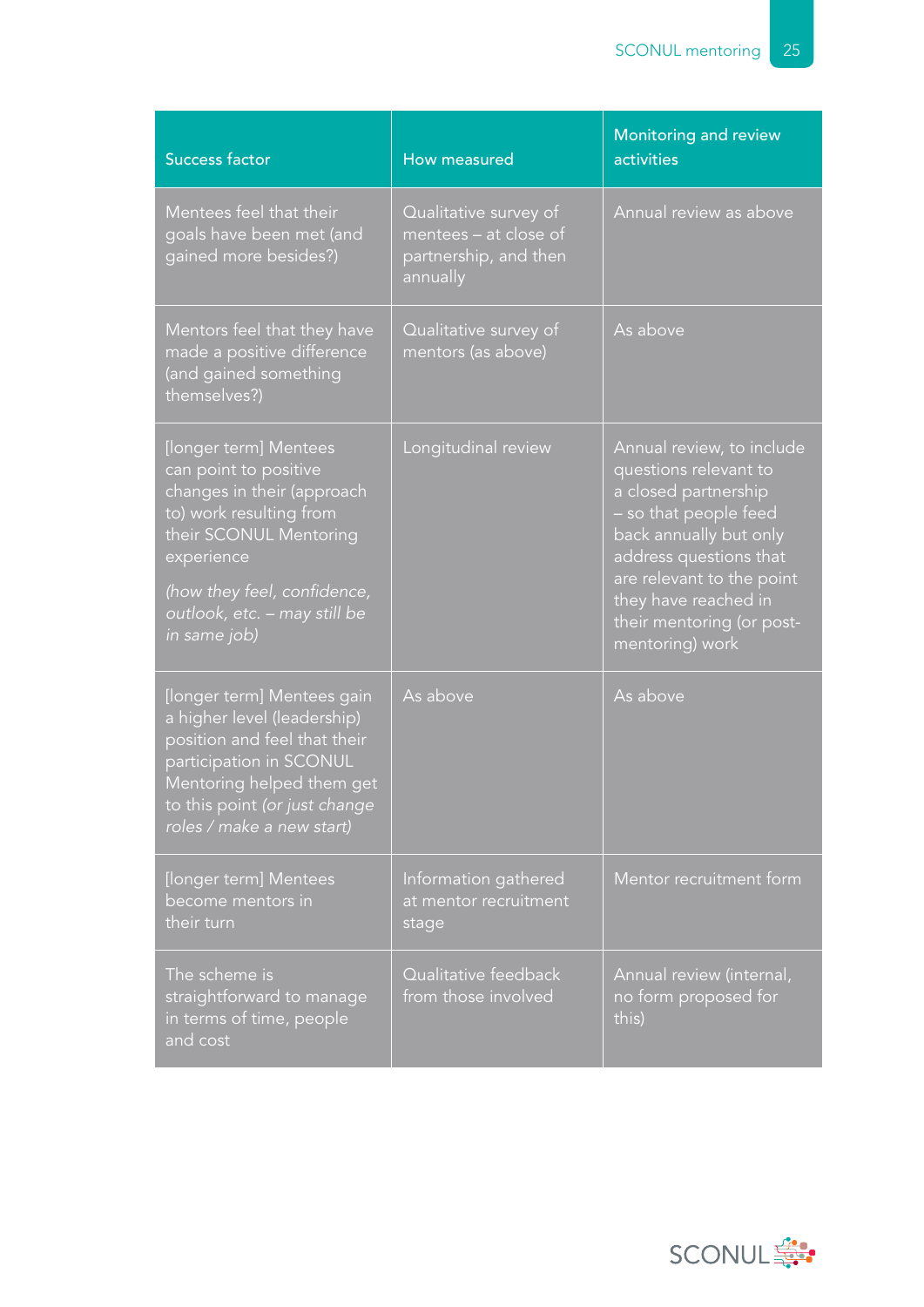# Appendices

### A1 SCONUL Mentoring: Mentee application form

| Name                                                                       |                                                                                                                                                                         |
|----------------------------------------------------------------------------|-------------------------------------------------------------------------------------------------------------------------------------------------------------------------|
| Job title and institution                                                  |                                                                                                                                                                         |
| Email and phone contact details                                            |                                                                                                                                                                         |
| How long have you been in your current role / at your current institution? |                                                                                                                                                                         |
| Please summarise your key responsibilities in your current role:           |                                                                                                                                                                         |
|                                                                            | Who do you report to? (give their job title and brief indication of their responsibilities)                                                                             |
| (Attach an organisational chart if helpful)                                |                                                                                                                                                                         |
| Please give brief details of your previous roles:                          |                                                                                                                                                                         |
| (And / or – attach a short CV of no more than 2 sides.)                    |                                                                                                                                                                         |
|                                                                            | Do you have any previous experience of SCONUL Mentoring (e.g. were you a mentee in<br>previous role, have you previously mentored someone at second tier level?)        |
| mentoring scheme?)                                                         | Have you had any other previous experience of mentoring or coaching (e.g. attended<br>training, coached a colleague, been mentored elsewhere, participated in the CILIP |

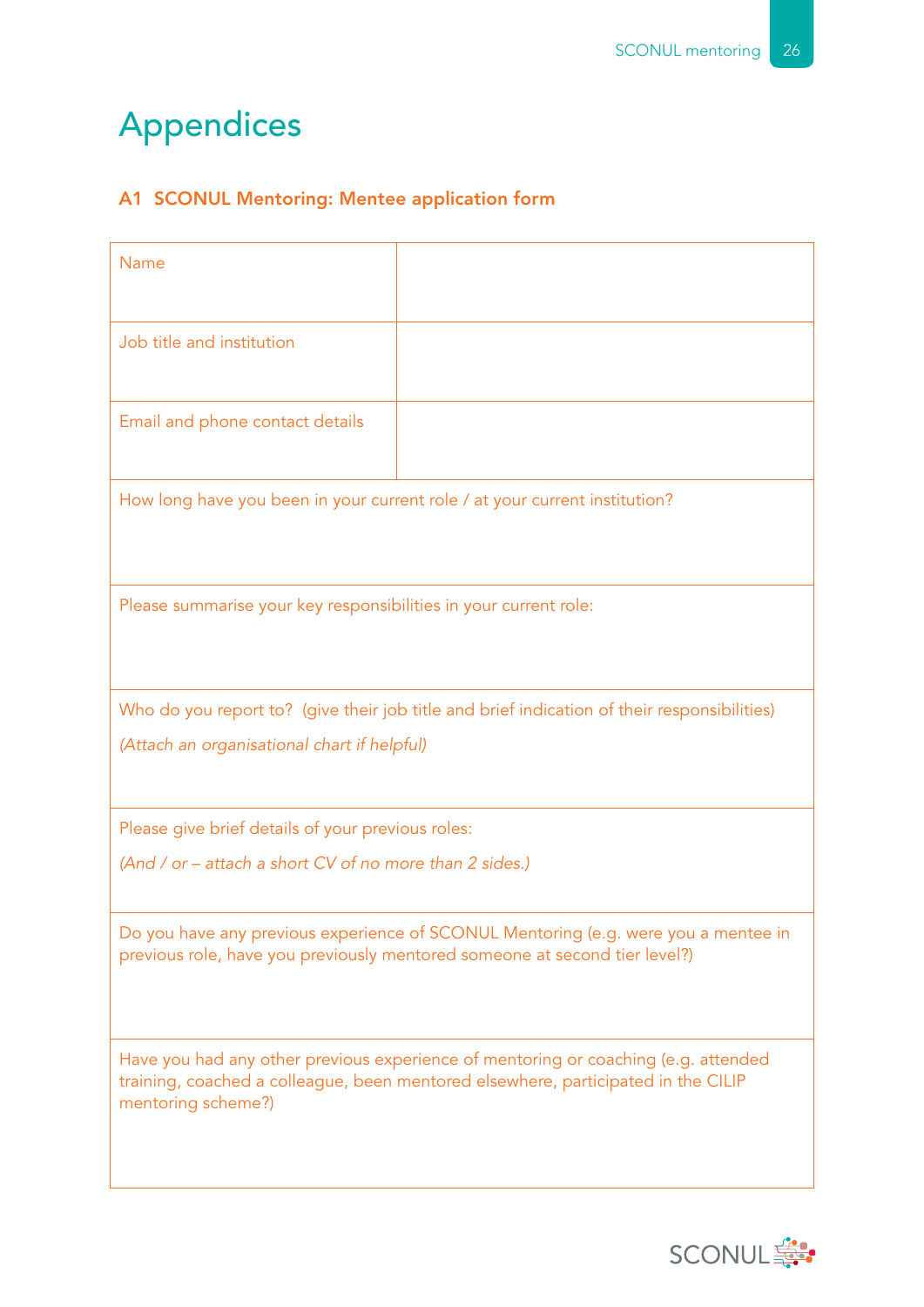What are you hoping to gain from working with a mentor at this stage in your professional development?

*(Two or three bullet points)*

Where do you see yourself in three to five years' time?

Have you already identified a proposed mentor?

*(If yes, please give name)*

Have you already approached them and gained agreement in principle?

Do you have any preferences as to the kind of mentor you would like to work with? (e.g. someone with experience of a converged service, post-1992 institution, someone who has worked outside the HE sector, had a career break and then returned, etc.)

*(You don't have to express a preference, and we can't guarantee to meet it)*

Assuming you will want at least some face-to-face contact with your mentor, are there any geographical constraints?

*(E.g. anywhere in the London area; maximum 1 hour travelling distance from X)*

Is there anything else you want us to take into account when seeking to match you with a suitable mentor?

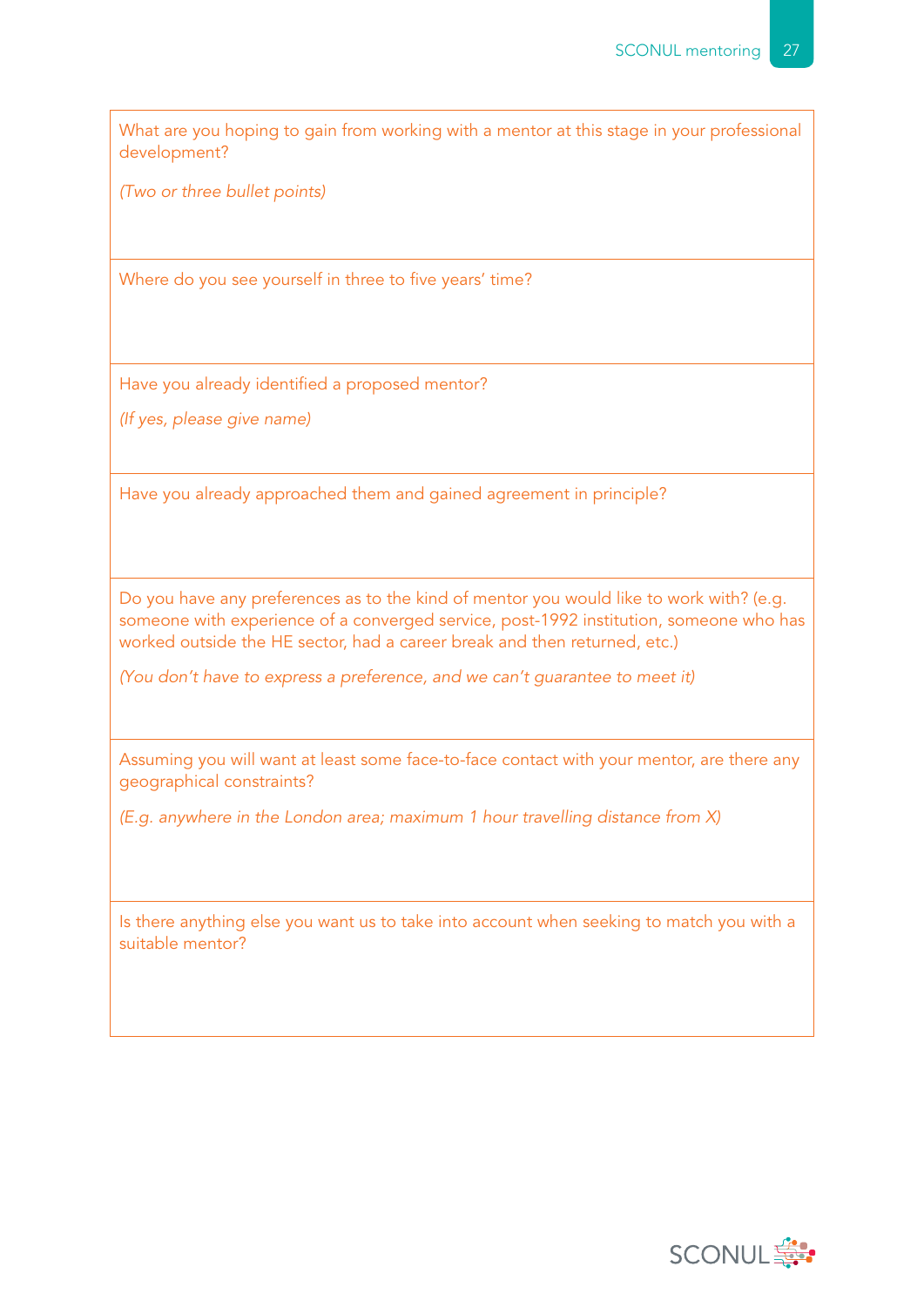I confirm that I would like to work with a SCONUL mentor, and that I have read and understood the principles of the scheme, in particular the commitment to maintain agreed levels of confidentiality in respect of the mentoring partnership.

I confirm that I consent to the information I have given above being shared with those administering SCONUL Mentoring, and with any potential mentors.

Signed

Date

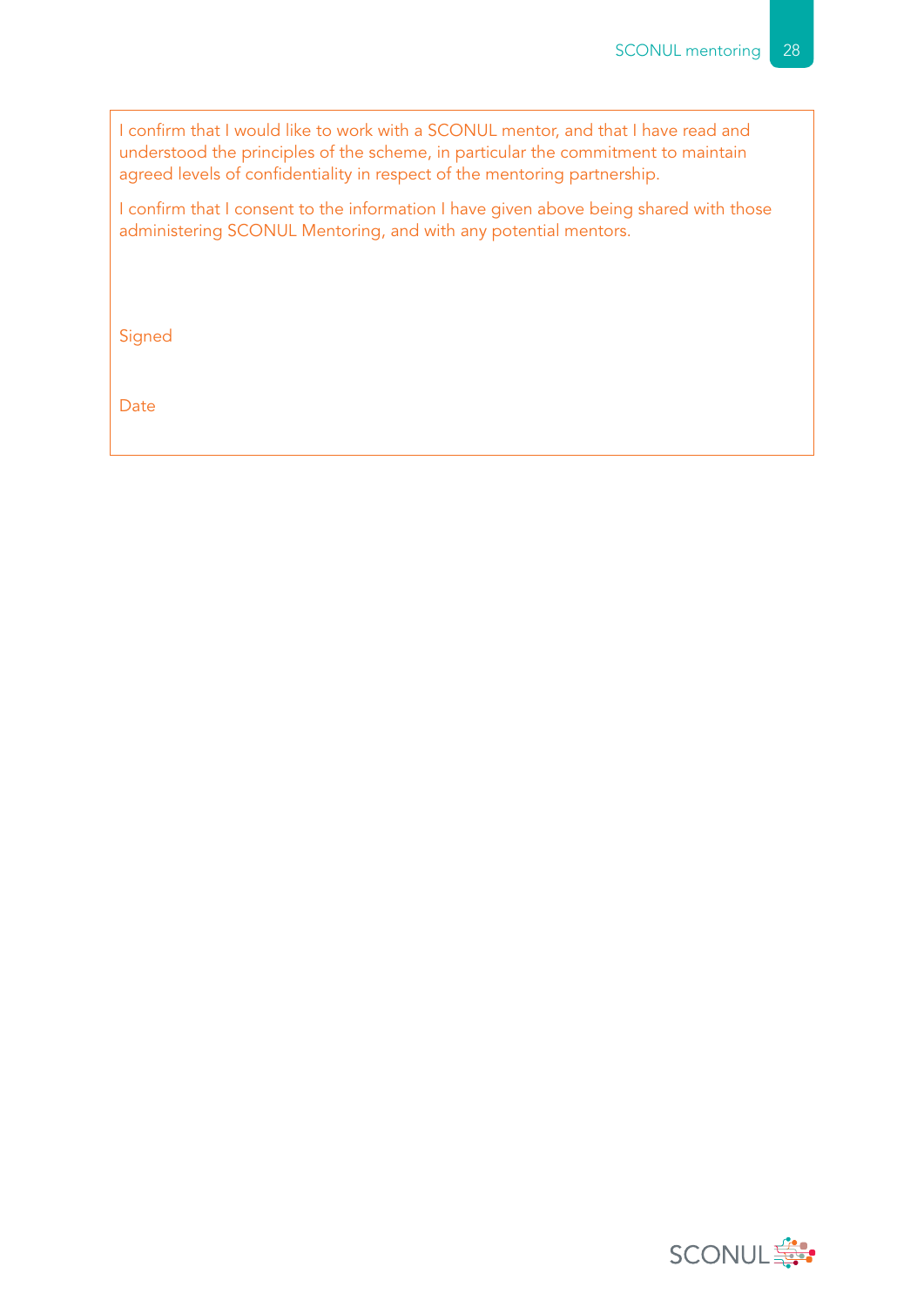### A2 SCONUL Mentoring: Mentor application form

| <b>Name</b>                                                                |                                                                                                                                                                       |
|----------------------------------------------------------------------------|-----------------------------------------------------------------------------------------------------------------------------------------------------------------------|
| Job title and institution                                                  |                                                                                                                                                                       |
| Email and phone contact details                                            |                                                                                                                                                                       |
| How long have you been in your current role / at your current institution? |                                                                                                                                                                       |
| Please summarise your key responsibilities in your current role            |                                                                                                                                                                       |
|                                                                            | Who do you report to (give their job title and brief indication of their responsibilities)?                                                                           |
| (Attach an organisational chart if helpful)                                |                                                                                                                                                                       |
| Please give brief details of your previous roles                           |                                                                                                                                                                       |
| (And / or – attach a short CV of no more than 2 sides)                     |                                                                                                                                                                       |
|                                                                            | Do you have any previous experience of SCONUL Mentoring (e.g. were you a mentee in<br>previous role, have you previously mentored someone at second tier level)?      |
|                                                                            | Have you had any other previous experience of mentoring or coaching (e.g. attended<br>training, coached a colleague, acted as CILIP mentor, been mentored elsewhere)? |

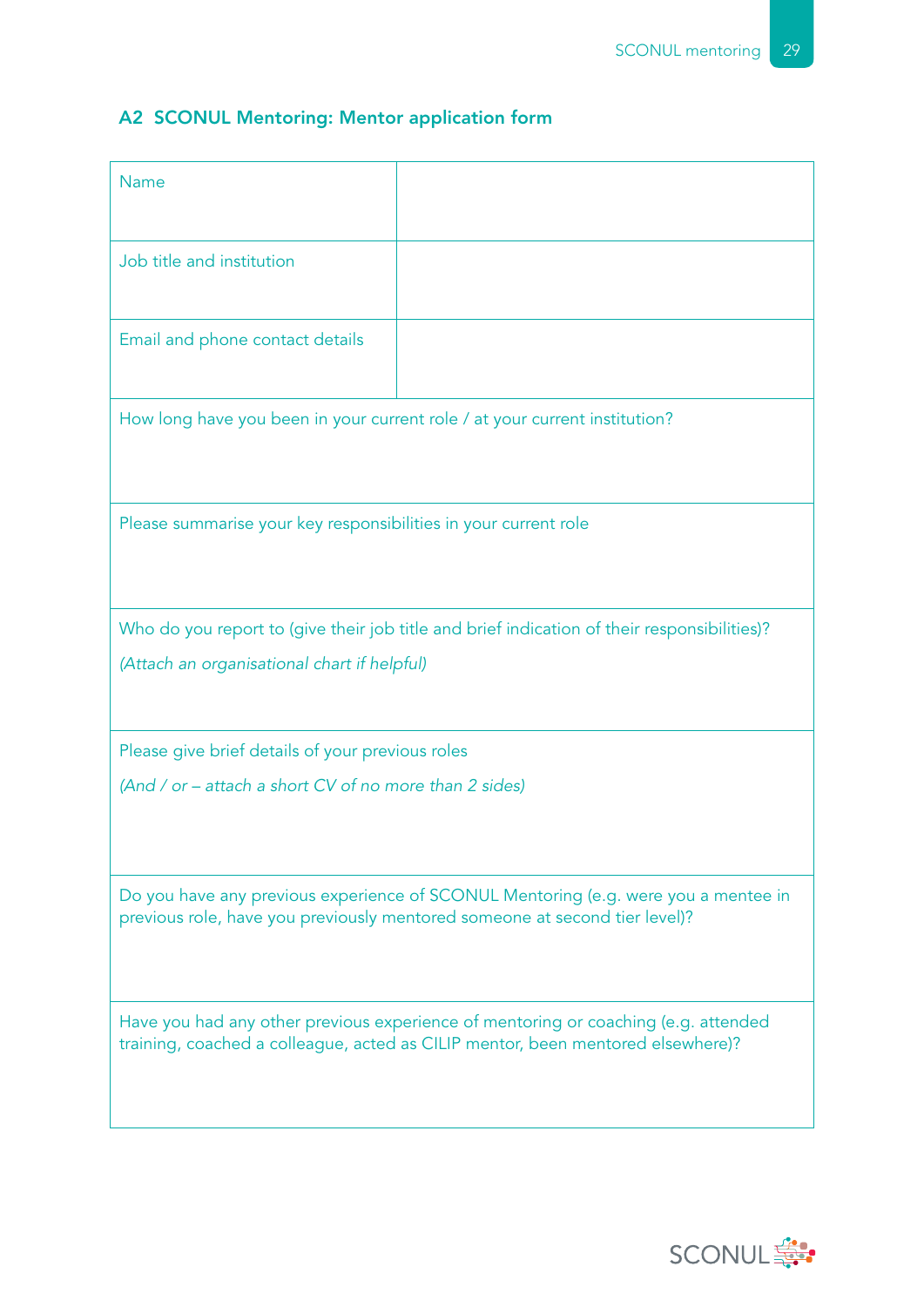Why would a potential mentee benefit from being matched with you?

*(Think about the particular experience and skills you can bring to the mentoring partnership, any specific challenges you have faced in your professional life, etc.)* 

Do you have any preferences as to the kind of mentee you would like to work with (e.g. someone working in a converged service, post-1992 institution, someone who's new to the HE sector, had a career break and then returned, etc.)?

*(You don't have to express a preference, and we can't guarantee to meet it)*

Assuming you will want at least some face-to-face contact with your mentee, are there any geographical constraints?

*(E.g. anywhere in the London area; maximum 1 hour travelling distance from X)*

Is there anything else you want us to take into account when seeking to match you with a suitable mentee?

I confirm that I would like to work with a SCONUL mentee, and that I have read and understood the principles of the scheme, in particular the commitment to maintain agreed levels of confidentiality in respect of the mentoring partnership.

I confirm that I consent to the information I have given above being shared with those administering SCONUL Mentoring, and with any potential mentees.

**Signed** 

**Date** 

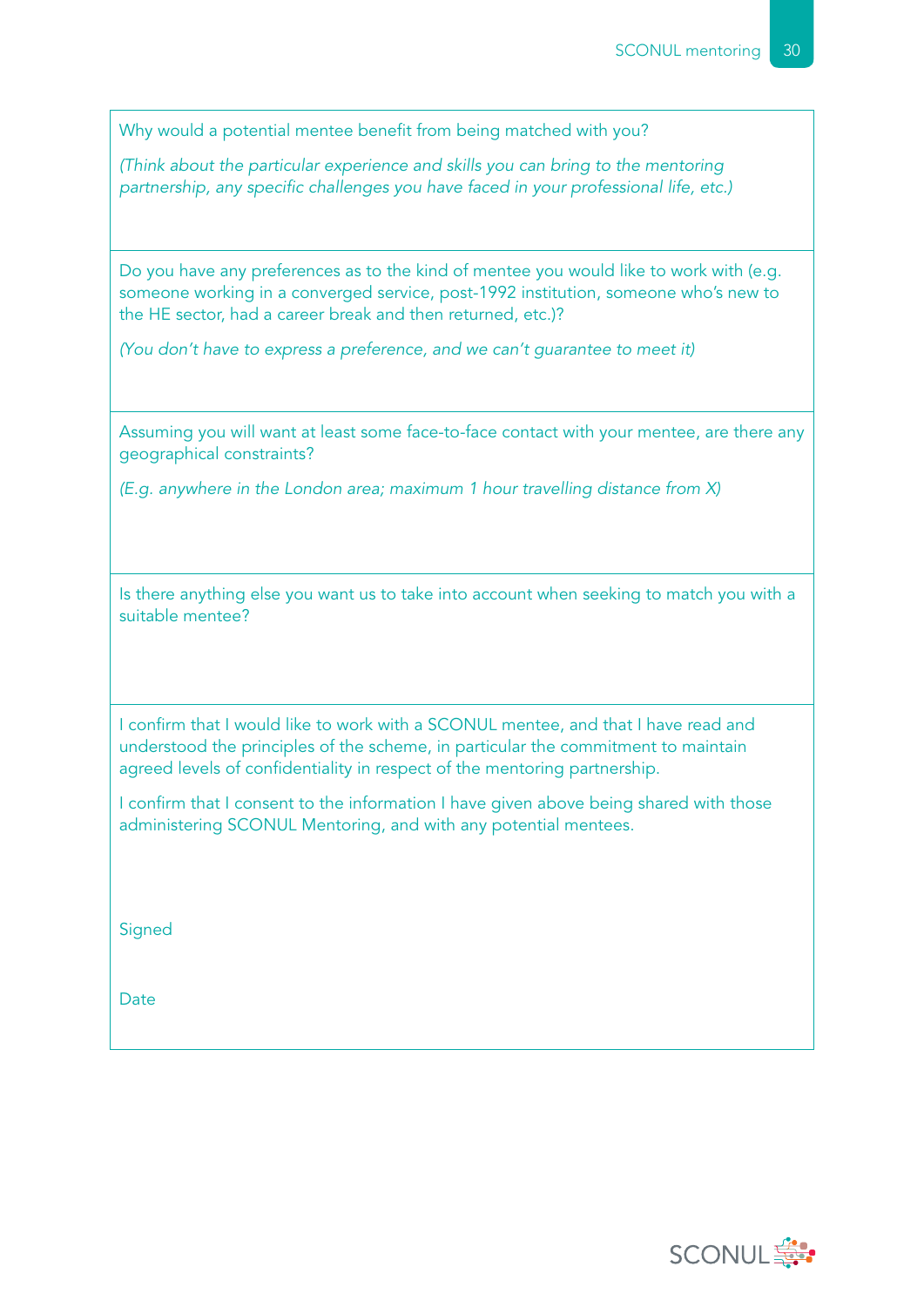#### A3 SCONUL Mentoring: Equality and diversity monitoring form

#### *[This form is based on an example provided on the ACAS website]*

SCONUL wishes to encourage equality and diversity across its community and especially in relation to leadership development. We seek to avoid discriminating under the Equality Act 2010.

SCONUL needs your help and co-operation to enable us to do this, but filling in this form for monitoring purposes is voluntary.

The information you provide will stay confidential, will be stored securely, and access will be limited to employees in the SCONUL office only.

Please include this form with your SCONUL Mentee / Mentor application.

| Gender                      | Male $\square$                                                                                                                                                     | Female $\square$                                                   | Prefer not to say $\Box$                     |                          |                           |                |
|-----------------------------|--------------------------------------------------------------------------------------------------------------------------------------------------------------------|--------------------------------------------------------------------|----------------------------------------------|--------------------------|---------------------------|----------------|
| Age                         | $16-24$ $\Box$                                                                                                                                                     | 25-29 □                                                            | $30 - 34$<br>$\mathcal{L}$                   | 35-39 □                  | $40-44$ $\Box$            | $45-49$ $\Box$ |
|                             | $50-54$ $\Box$                                                                                                                                                     | 55-59 □                                                            | $60-64$ $\Box$                               | $65+$                    | Prefer not to say $\Box$  |                |
|                             | What is your ethnicity?                                                                                                                                            |                                                                    |                                              |                          |                           |                |
|                             | Ethnic origin is not about nationality, place of birth or citizenship. It is about the group to<br>which you perceive you belong. Please tick the appropriate box. |                                                                    |                                              |                          |                           |                |
| White                       |                                                                                                                                                                    |                                                                    |                                              |                          |                           |                |
| English $\Box$              | Welsh $\square$                                                                                                                                                    | Scottish [                                                         |                                              | Northern Irish $\Box$    | Irish $\Box$              |                |
| British $\Box$              |                                                                                                                                                                    | Gypsy or Irish Traveller $\Box$                                    |                                              | Prefer not to say $\Box$ |                           |                |
|                             |                                                                                                                                                                    | Any other white background, please write in:                       |                                              |                          |                           |                |
|                             | Mixed / multiple ethnic groups                                                                                                                                     |                                                                    |                                              |                          |                           |                |
|                             | White and Black Caribbean $\Box$                                                                                                                                   |                                                                    | White and Black African $\square$            |                          | White and Asian $\square$ |                |
| Prefer not to say $\square$ |                                                                                                                                                                    |                                                                    | Any other mixed background, please write in: |                          |                           |                |
|                             |                                                                                                                                                                    |                                                                    |                                              |                          |                           |                |
| Asian / Asian British       |                                                                                                                                                                    |                                                                    |                                              |                          |                           |                |
| Indian $\square$            | Pakistani $\Box$                                                                                                                                                   | Bangladeshi □                                                      |                                              | Chinese $\square$        | Prefer not to say $\Box$  |                |
|                             |                                                                                                                                                                    | Any other Asian background, please write in:                       |                                              |                          |                           |                |
|                             |                                                                                                                                                                    |                                                                    |                                              |                          |                           |                |
|                             |                                                                                                                                                                    | Black / African / Caribbean / Black British                        |                                              |                          |                           |                |
| African $\square$           |                                                                                                                                                                    | Caribbean $\square$ Prefer not to say $\square$                    |                                              |                          |                           |                |
|                             |                                                                                                                                                                    | Any other Black / African / Caribbean background, please write in: |                                              |                          |                           |                |
|                             |                                                                                                                                                                    |                                                                    |                                              |                          |                           |                |

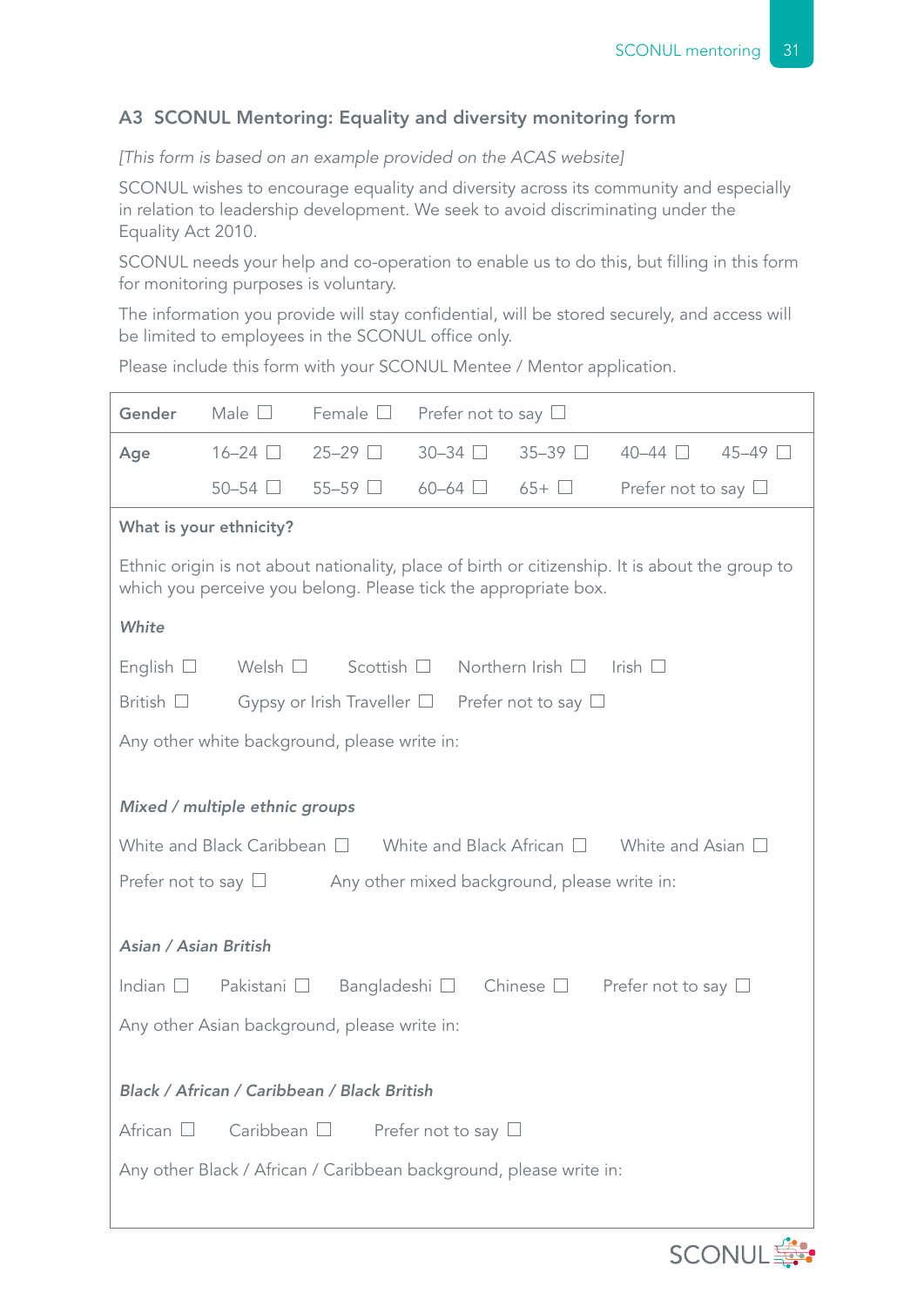| Other ethnic group                                                                                                                                                                                                                                              |
|-----------------------------------------------------------------------------------------------------------------------------------------------------------------------------------------------------------------------------------------------------------------|
| Any other ethnic group, please write in:<br>Arab $\Box$<br>Prefer not to say $\Box$                                                                                                                                                                             |
|                                                                                                                                                                                                                                                                 |
| Do you consider yourself to have a disability or health condition?                                                                                                                                                                                              |
| Yes $\Box$<br>$No$ $\Box$<br>Prefer not to say $\Box$                                                                                                                                                                                                           |
| The information in this form is for monitoring purposes only. Please talk to your mentor or<br>mentee about any reasonable adjustments that might be needed in your work together to<br>enable you to contribute most effectively to the mentoring partnership. |
| What is your sexual orientation?                                                                                                                                                                                                                                |
| Heterosexual $\Box$<br>Gay woman / lesbian $\Box$ Gay man $\Box$<br>Bisexual $\Box$                                                                                                                                                                             |
| Prefer not to say $\square$ If other, please write in:                                                                                                                                                                                                          |
|                                                                                                                                                                                                                                                                 |
| What is your religion or belief?                                                                                                                                                                                                                                |
| No religion or belief $\square$ Buddhist $\square$ Christian $\square$ Hindu $\square$ Jewish $\square$                                                                                                                                                         |
| Muslim $\Box$<br>Sikh $\Box$<br>Prefer not to say $\Box$ If other religion or belief, please write in:                                                                                                                                                          |
|                                                                                                                                                                                                                                                                 |
| What is your current working pattern?                                                                                                                                                                                                                           |
| Full-time $\Box$<br>Part-time $\square$ Prefer not to say $\square$<br>If other, please write in:                                                                                                                                                               |
|                                                                                                                                                                                                                                                                 |
| What is your flexible working arrangement?                                                                                                                                                                                                                      |
| Flexi-time $\Box$ Staggered hours $\Box$ Term-time hours $\Box$<br>None $\square$                                                                                                                                                                               |
| Annualised hours $\Box$<br>Job-share $\square$ Flexible shifts $\square$<br>Compressed hours $\square$                                                                                                                                                          |
| Homeworking $\Box$ Prefer not to say $\Box$<br>If other, please write in:                                                                                                                                                                                       |
|                                                                                                                                                                                                                                                                 |
| Do you have caring responsibilities? If yes, please tick all that apply                                                                                                                                                                                         |
| Primary carer of a child/children (under 18) $\Box$<br>None $\square$                                                                                                                                                                                           |
| Primary carer of disabled child/children $\Box$                                                                                                                                                                                                                 |
| Primary carer of disabled adult (18 and over) $\Box$ Primary carer of older person $\Box$                                                                                                                                                                       |
| Secondary carer (another person carries out the main caring role) $\Box$                                                                                                                                                                                        |
| Prefer not to say $\Box$                                                                                                                                                                                                                                        |

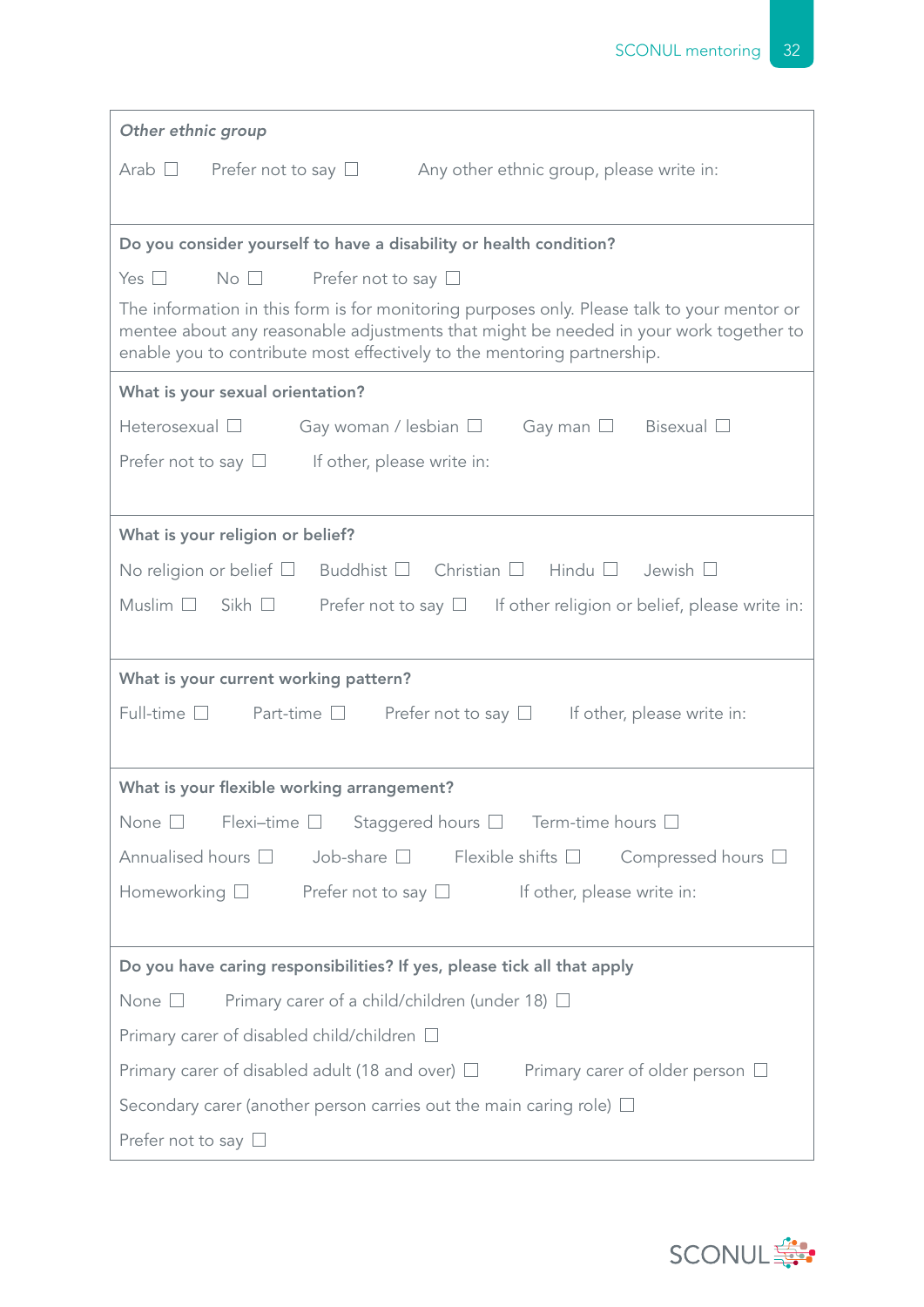#### A4 SCONUL Mentoring: Mentoring partnership agreement

*This is an example of the kind of agreement you might wish to make. You should feel free to develop your own points and to change anything given as an example below; however, it is very important that you discuss confidentiality and confirm a shared understanding of your approach to this issue.* 

*The agreement is probably best developed between you at or after your first engagement, – once you are happy that your partnership is right for you.*

*The agreement itself remains confidential to the mentoring partners.*

Mentee .................................................

Mentor ...................................................

We agree to work together in a mentoring partnership.

We aim to have a mentoring engagement [which may not be a face-to-face meeting every time] X times over the next Y months [*you may agree to extend or reduce your proposed schedule as your work together develops*]

We will provide as much notice as possible in the event of a session having to be cancelled or changed.

The agenda for our work together will be set by *mentee*, and one of our first tasks will be to establish *mentee's* goals for the mentoring process.

*Mentor* will seek to support *mentee* by listening actively, asking open questions, and challenging constructively. S/he will draw on his / her own experience, skills, knowledge, contacts, and networks to support *mentee* in moving forward, while ensuring that the discussion remains focussed on *mentee's* situation.

*Mentee* will contribute actively to the discussion, retaining ownership of his / her issues and the possible ways forward. S/he will remain open to challenge and questioning by *mentor*, but does not have to agree with everything that *mentor* might propose.

We will confirm our understanding of the issues discussed and any action points proposed, before closing our meeting.

At the end of each session we will share thoughts on how the session went, being honest with each other to ensure that we can both make the most of our work together.

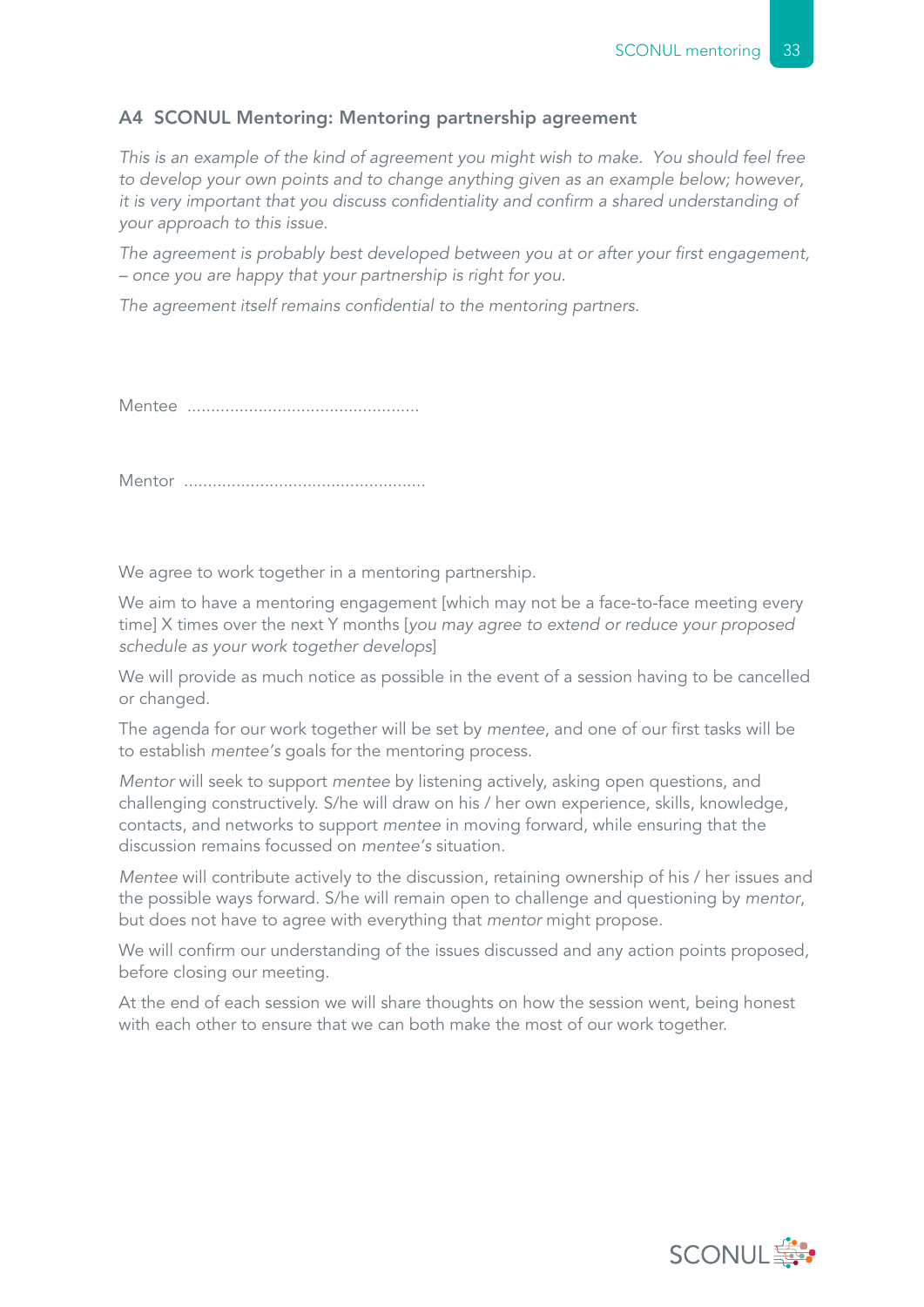We agree to maintain confidentiality by

- a) keeping any meeting notes securely and not sharing them with others;
- b) not repeating the content of our mentoring discussions to others, unless by mutual agreement;
- c) respecting the confidentiality of any third parties who may be mentioned during the course of our discussions.

We agree to contribute to SCONUL's monitoring and evaluation process by responding to occasional brief questionnaires. These will not ask for details of the mentoring discussions, and such details should not be included in any responses.

We will decide together when our mentoring partnership has reached its conclusion, and we agree to let SCONUL know when this is the case.

We hope to work together constructively and effectively, but recognise that sometimes a mentoring partnership may not work well for one or both partners. If this seems to be the case each of us agrees to raise the matter honestly and openly with the other partner. In this situation we will explore whether there is anything that either of us might do differently to help the partnership to become more effective. If we do not feel that we wish to continue in the partnership, we will recognise this amicably and agree to conclude our work together.

Signed

Mentee .................................................

Mentor ..................................................

Date ......................................................

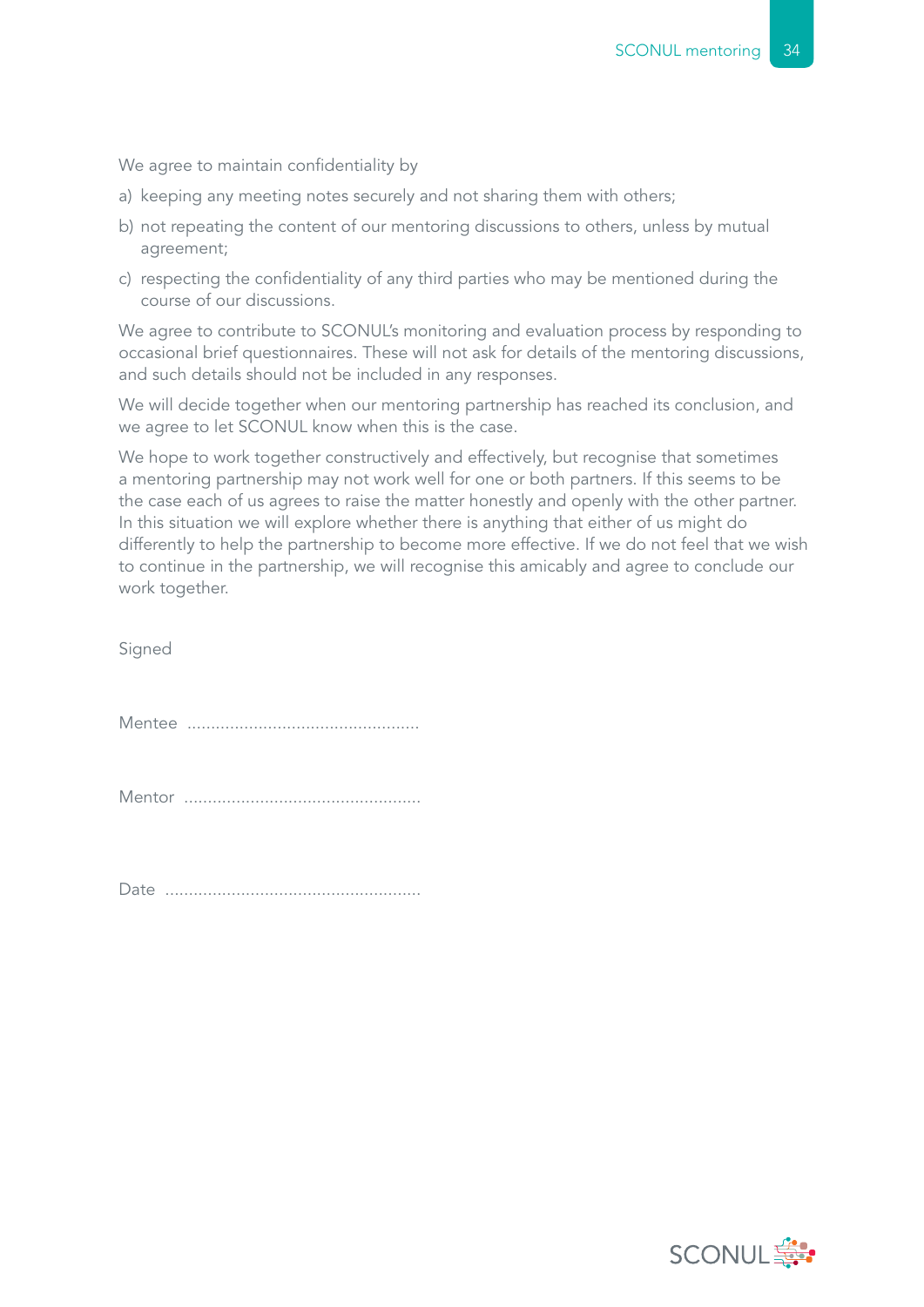#### A5 SCONUL Mentoring: Evaluation form for mentees – current partnerships

SCONUL Mentoring was introduced in 2017, and we aim to evaluate the scheme over time in order to enhance and develop it for future participants. We are sending these forms to you as a participant in the scheme, and we are interested both in your immediate views of how the scheme worked (or didn't work) for you, and in your longer-term thoughts and feelings about any impact it may have had on your professional development over time.

Please use a separate mentee / mentor evaluation form for each mentoring partnership you are or have been involved in.

| Name and contact information [optional]                                                                                               |
|---------------------------------------------------------------------------------------------------------------------------------------|
| How long have you been working with your mentor?                                                                                      |
| When do you expect your mentoring partnership to end?                                                                                 |
| Do you feel the mentoring partnership is going well? If so / if not*, why is this?                                                    |
| Do you feel you are making progress towards achieving the goals you set yourself at<br>the start?                                     |
| Do you feel happier / more confident in your current role as a result of working with<br>your mentor?                                 |
| Do you feel clearer / more confident about the next steps you want to take in your career<br>as a result of working with your mentor? |

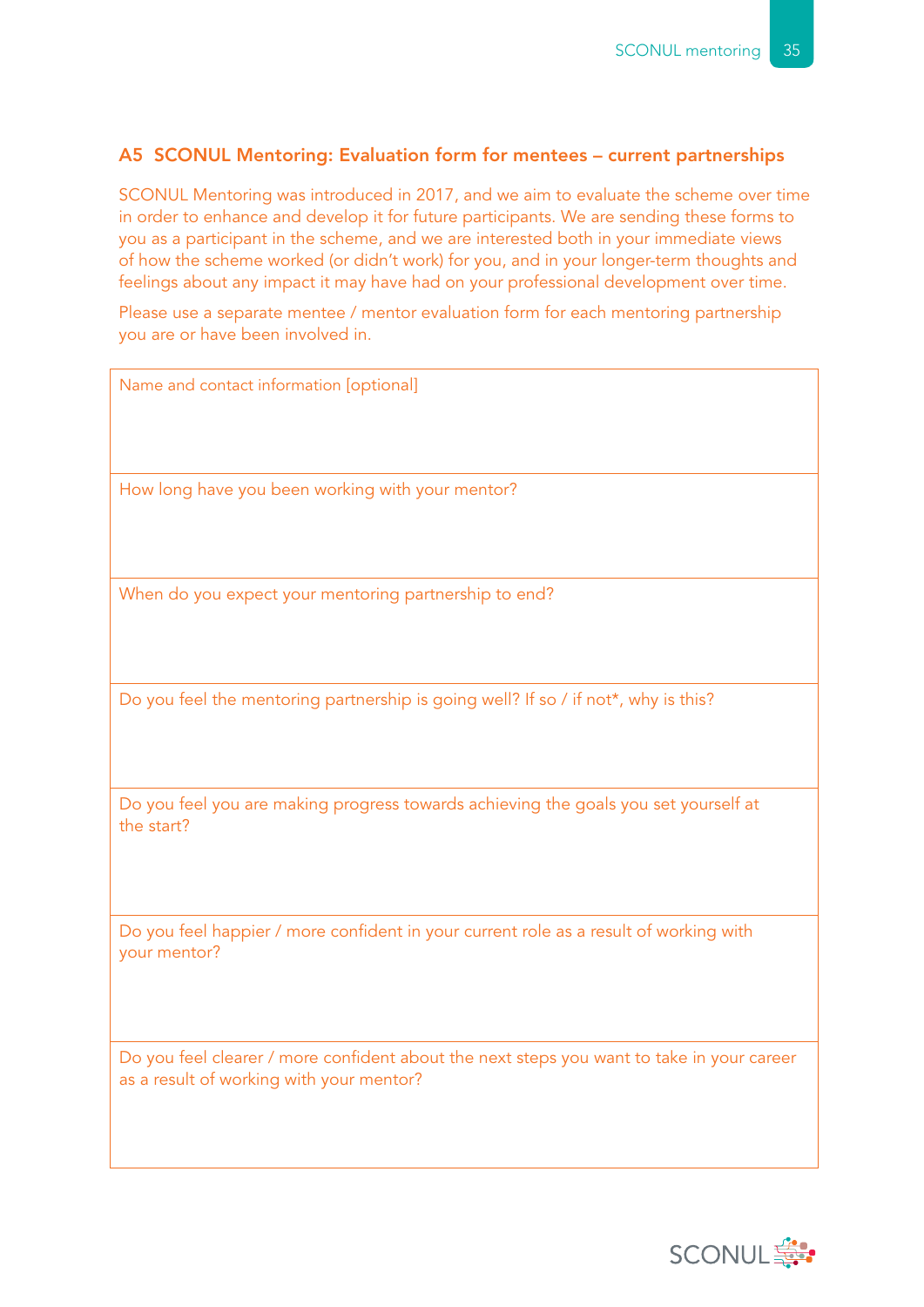Have you found the supporting guidance for mentees useful? Is there anything else you would like to see here?

Is there anything that SCONUL should do differently in order to improve the SCONUL Mentoring scheme for future participants?

Are there any other points you wish to make about SCONUL Mentoring in general or your participation in it in particular?

*Many thanks for taking the time to complete this evaluation form; your comments are extremely helpful to us in developing the mentoring scheme.*

\* *Please note that sometimes a mentoring partnership may not work well for one or both partners. If this seems to be the case for you, you should initially try to raise the matter honestly and openly with your mentor, and seek to explore whether there is anything that either of you might do differently to help the partnership to become more effective. If this does not work, please contact the SCONUL office and we will do our best to identify a new mentor for you.*

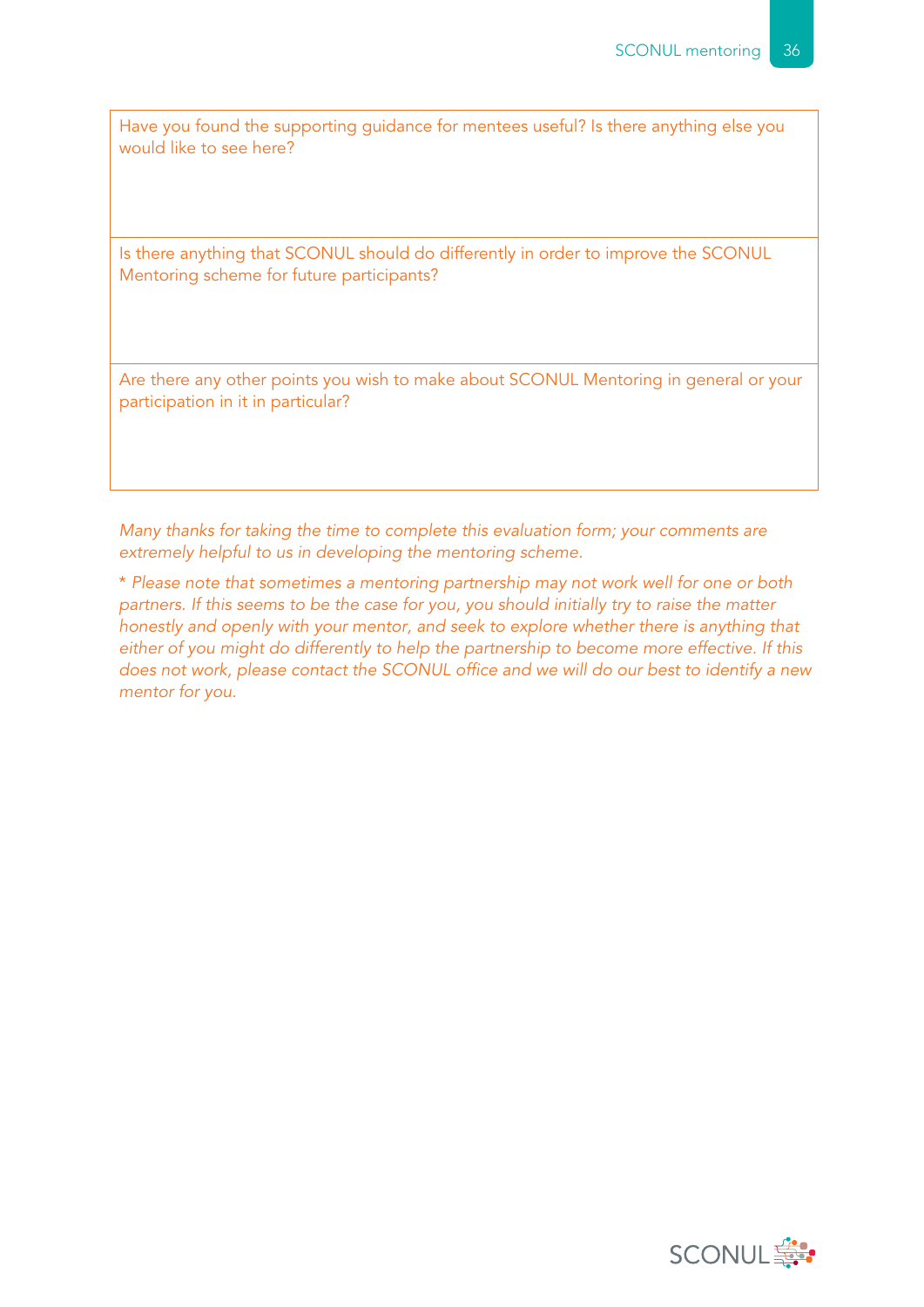#### A6 SCONUL Mentoring: Evaluation form for mentees – concluded partnerships

SCONUL Mentoring was introduced in 2017, and we aim to evaluate the scheme over time in order to enhance and develop it for future participants. We are sending these forms to you as a participant in the scheme, and we are interested both in your immediate views of how the scheme worked (or didn't work) for you, and in your longer-term feelings about any impact it may have had on your professional development over time.

Please use a separate mentee / mentor evaluation form for each mentoring partnership you are or have been involved in.

| Name and contact information [optional]                                               |
|---------------------------------------------------------------------------------------|
|                                                                                       |
|                                                                                       |
|                                                                                       |
| When did your mentoring partnership start / finish?                                   |
|                                                                                       |
|                                                                                       |
|                                                                                       |
| To what extent do you feel you achieved the goals you set yourself at the start?      |
|                                                                                       |
|                                                                                       |
|                                                                                       |
| Did your goals change as you worked with your mentor?                                 |
|                                                                                       |
|                                                                                       |
|                                                                                       |
| Do you feel that your mentoring partnership worked well? If so (if not) why was this? |
|                                                                                       |

Have you gained in other ways through your work with your mentor?

Is there anything in particular that your mentor did that was helpful to you?

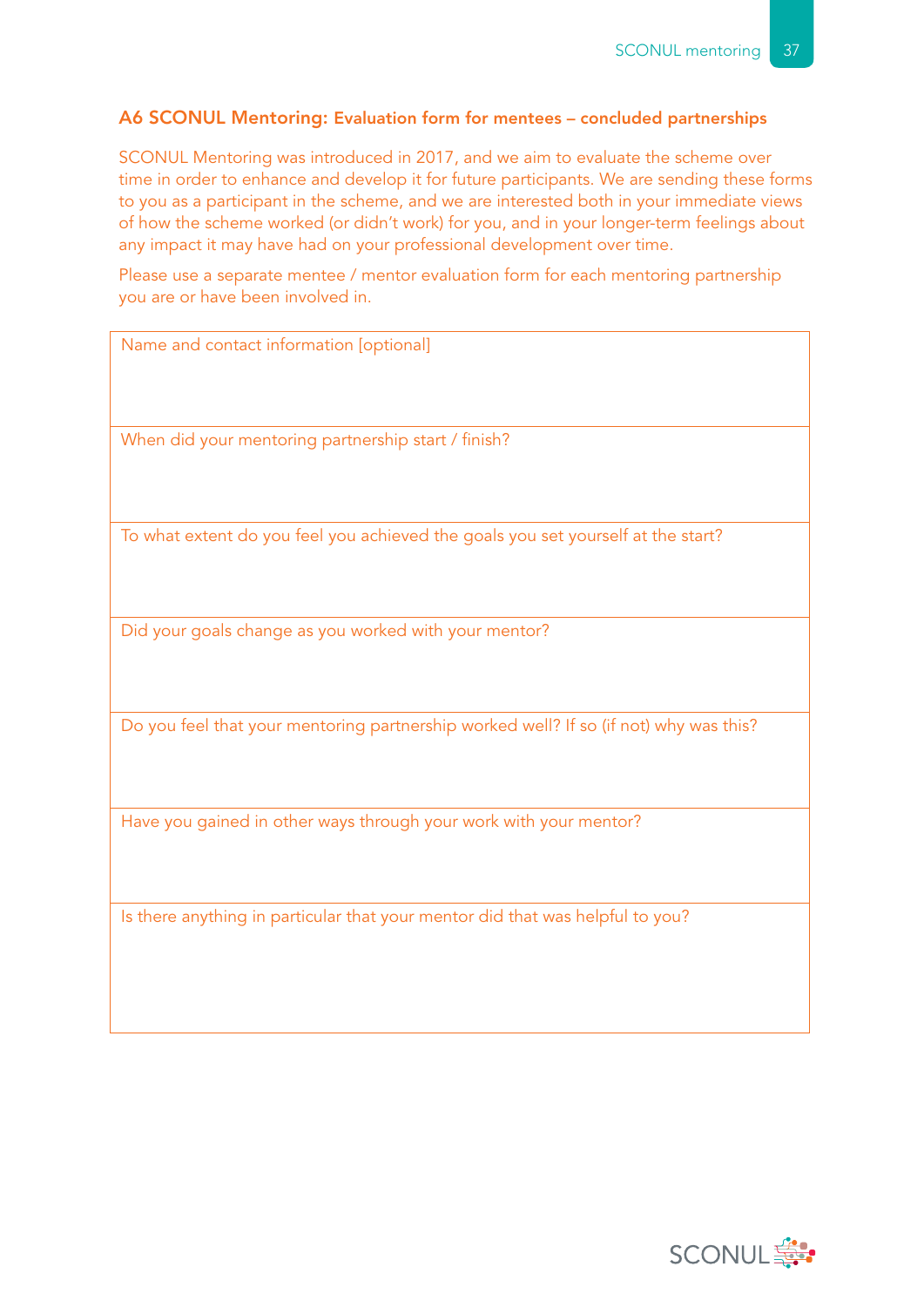Has your work with your mentor helped you to approach your current role more effectively? Please give brief details.

Have you obtained a new role since working with your SCONUL mentor?

If so, do you feel that your mentoring work contributed in any way to this change?

Is there anything that SCONUL should do differently in order to improve the SCONUL Mentoring scheme for future participants?

Are there any other points you wish to make about SCONUL Mentoring in general or your participation in it in particular?

Would you be willing to become a SCONUL mentor? (please fill in the mentor application form)

*Many thanks for taking the time to complete this evaluation form; your comments are extremely helpful to us in developing the mentoring scheme.*

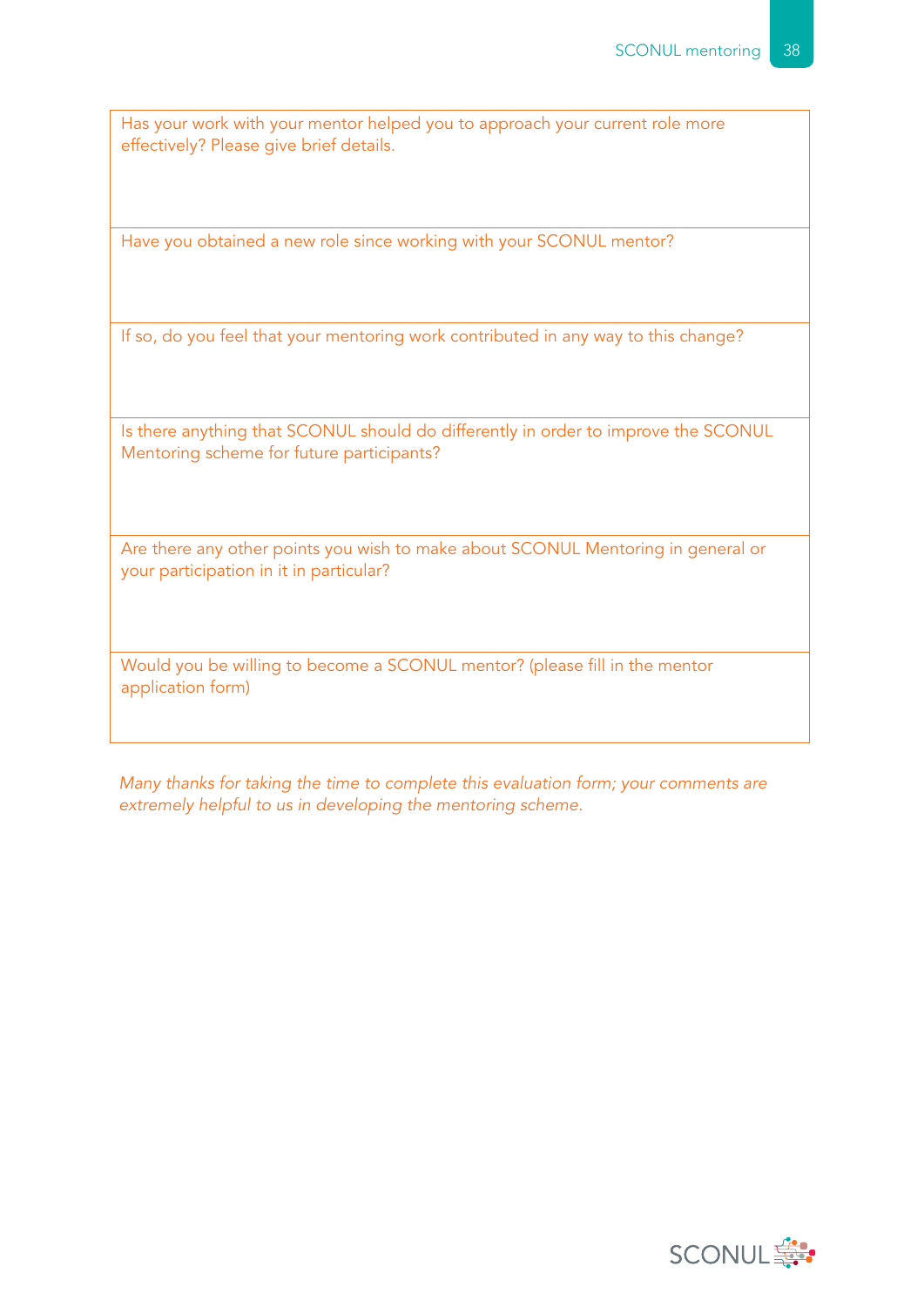#### A7 SCONUL Mentoring: Evaluation form for mentors – current partnerships

SCONUL Mentoring was introduced in 2017, and we aim to evaluate the scheme over time in order to enhance and develop it for future participants. We are sending these forms to you as a participant in the scheme, and we are interested both in your immediate views of how the scheme is working (or not working) for you, and in your longer-term views.

Please use a separate mentee / mentor evaluation form for each mentoring partnership you are or have been involved in.

Name and contact information [optional] How long have you been working with your mentee? When do you expect your mentoring partnership to end? Do you feel the mentoring partnership is going well? If so / if not\*, why is this? Do you feel that your mentee is making progress towards achieving the goals they set at

Do you feel that you are making a difference by working with your mentee?

Are you gaining anything yourself from working with your mentee?

the start?

Have you found the supporting guidance for mentors useful? Is there anything else you would like to see here?

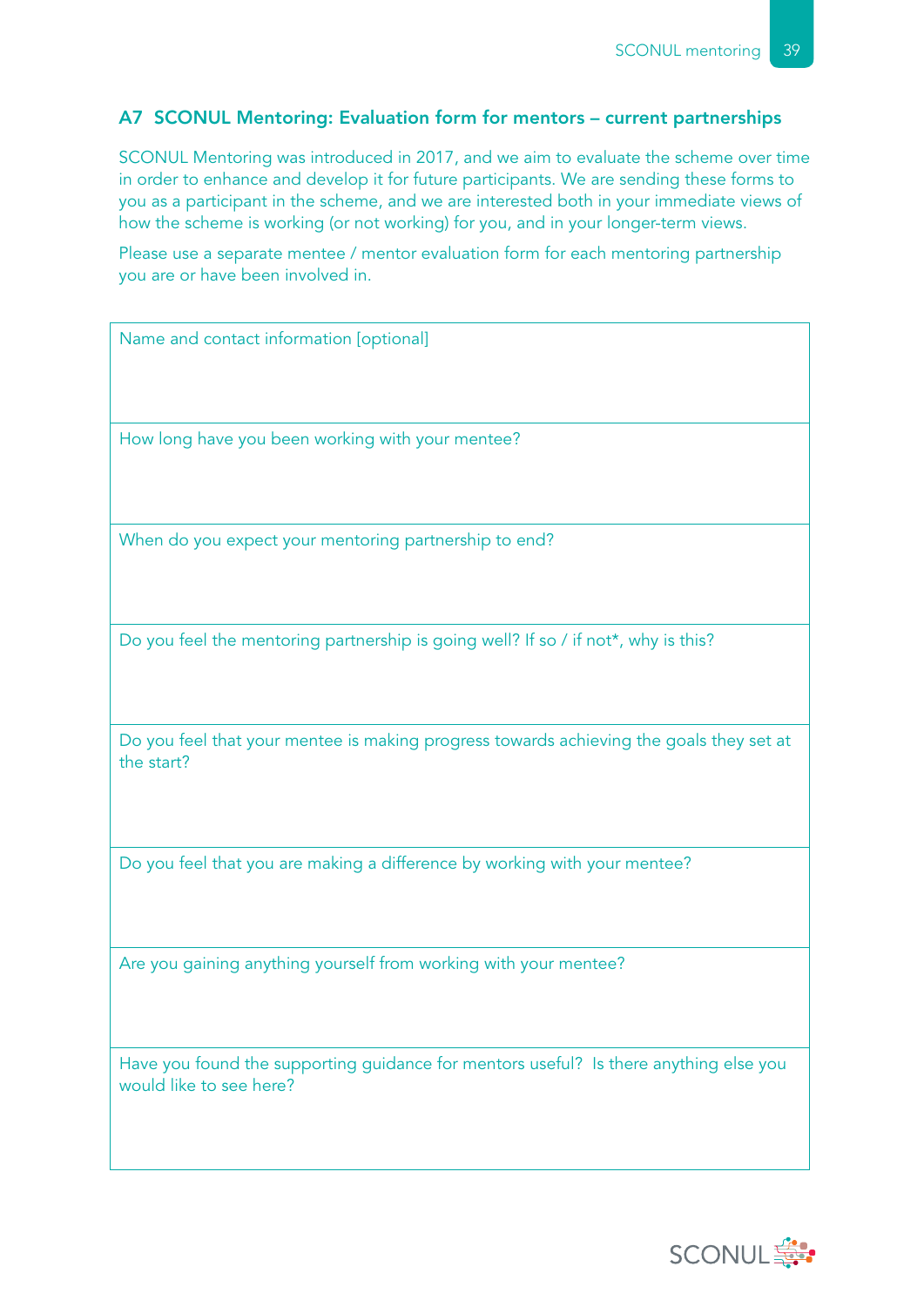Is there anything that SCONUL should do differently in order to improve the SCONUL Mentoring scheme for future participants?

Are there any other points you wish to make about SCONUL Mentoring in general or your participation in it in particular?

*Many thanks for taking the time to complete this evaluation form; your comments are extremely helpful to us in developing the mentoring scheme.*

*\* Please note that sometimes a mentoring partnership may not work well for one or both partners. If this seems to be the case for you, you should initially try to raise the matter honestly and openly with your mentee, and seek to explore whether there is anything that either of you might do differently to help the partnership to become more effective. If this does not work, please contact the SCONUL office and we will do our best to identify a new mentor for your mentee.* 

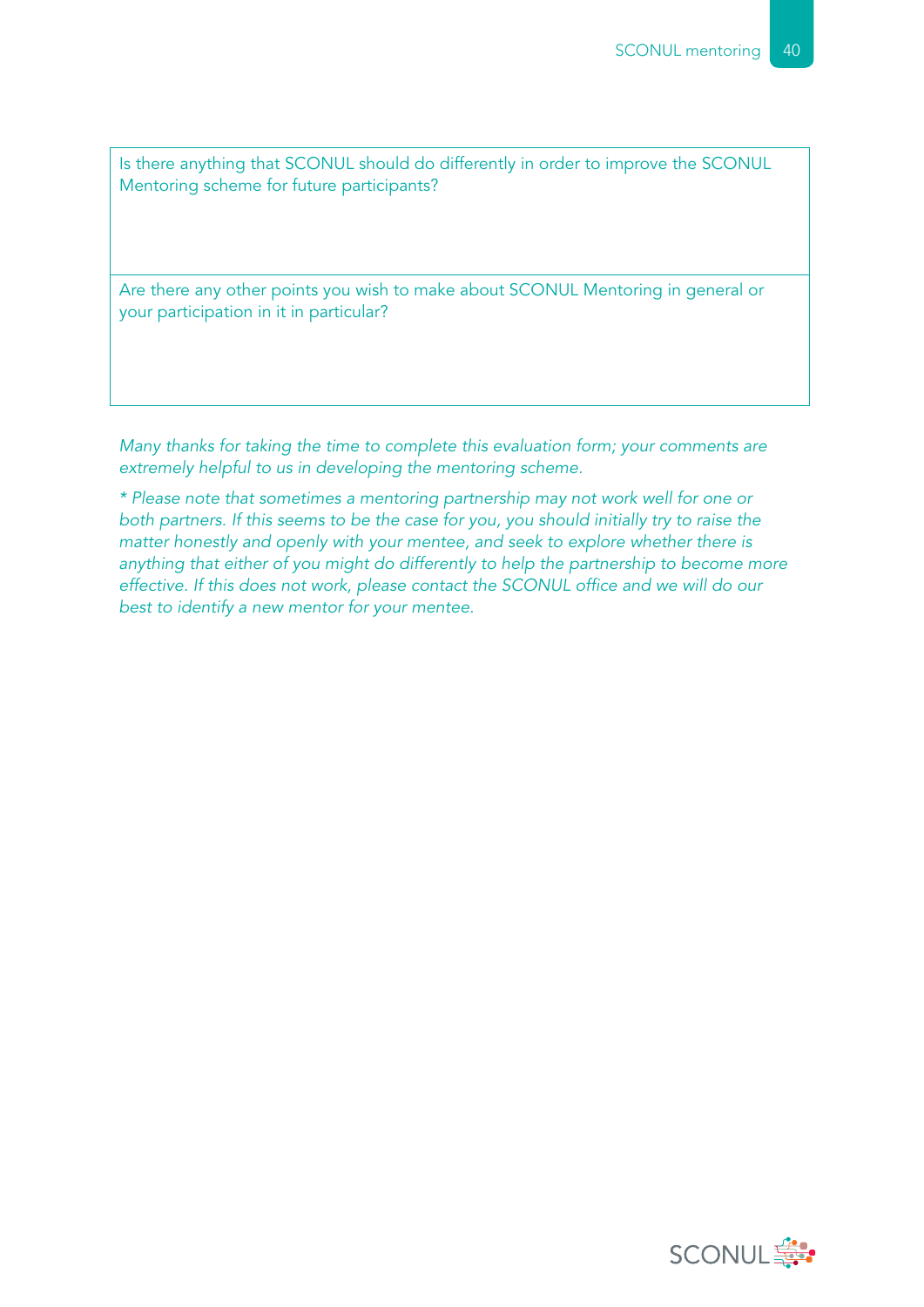#### A8 SCONUL Mentoring: Evaluation form for mentors – concluded partnerships

SCONUL Mentoring was introduced in 2017, and we aim to evaluate the scheme over time in order to enhance and develop it for future participants. We are sending these forms to you as a participant in the scheme, and we are interested both in your immediate views of how the scheme worked (or didn't work) for you, and in your longer-term views.

Please use a separate mentee / mentor evaluation form for each mentoring partnership you are or have been involved in.

Name and contact information [optional]

When did your mentoring partnership start / finish?

To what extent do you feel your mentee achieved the goals they set at the start?

Did the mentee's goals change as you worked together?

Do you feel that your mentoring partnership worked well? If so (if not) why was this?

Is there anything you might do differently in your work with future mentees?

Is there anything that SCONUL should do differently in order to improve the SCONUL Mentoring scheme for future participants?

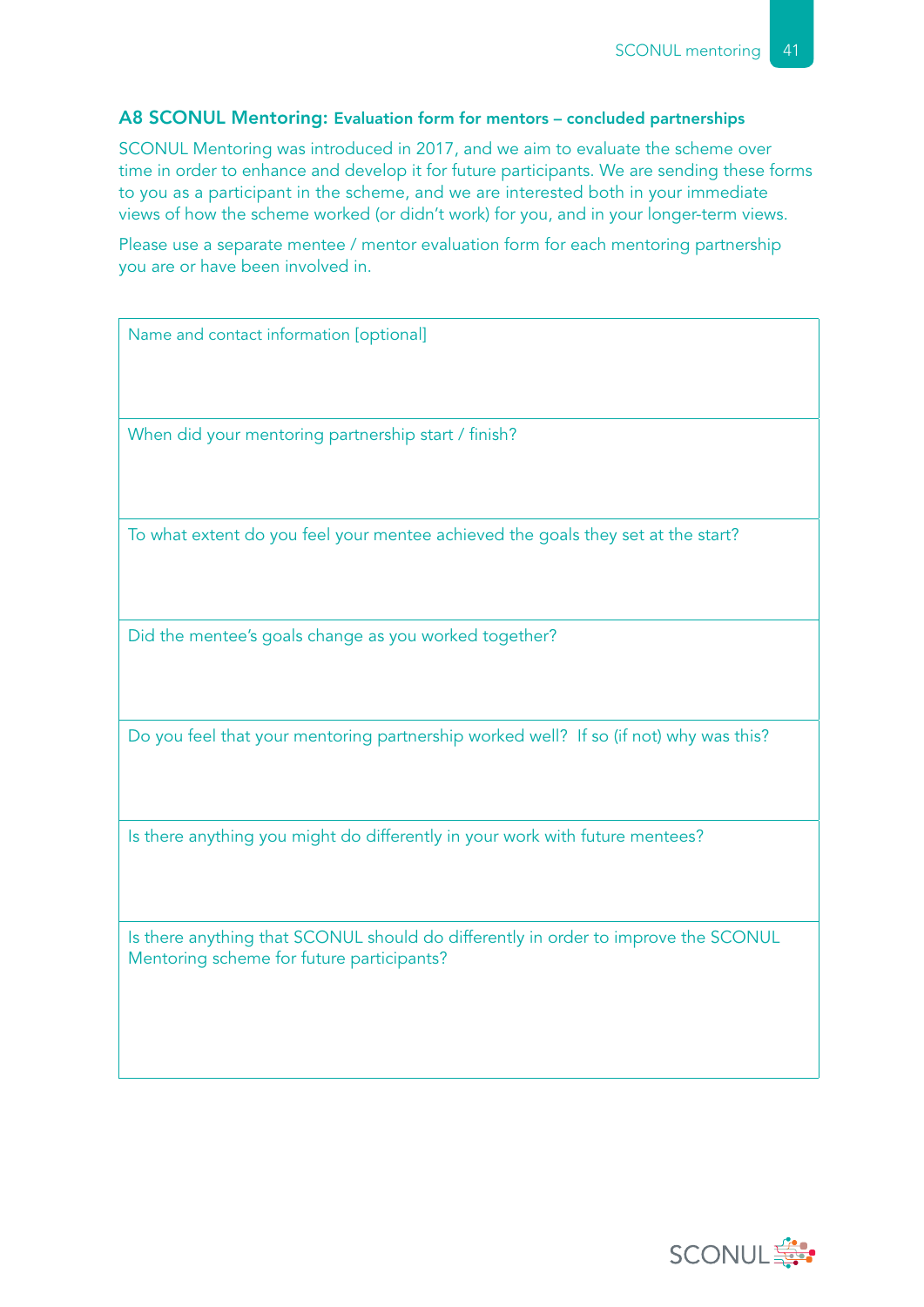Are there any other points you wish to make about SCONUL Mentoring in general or your participation in it in particular?

*Many thanks for taking the time to complete this evaluation form; your comments are extremely helpful to us in developing the mentoring scheme.*